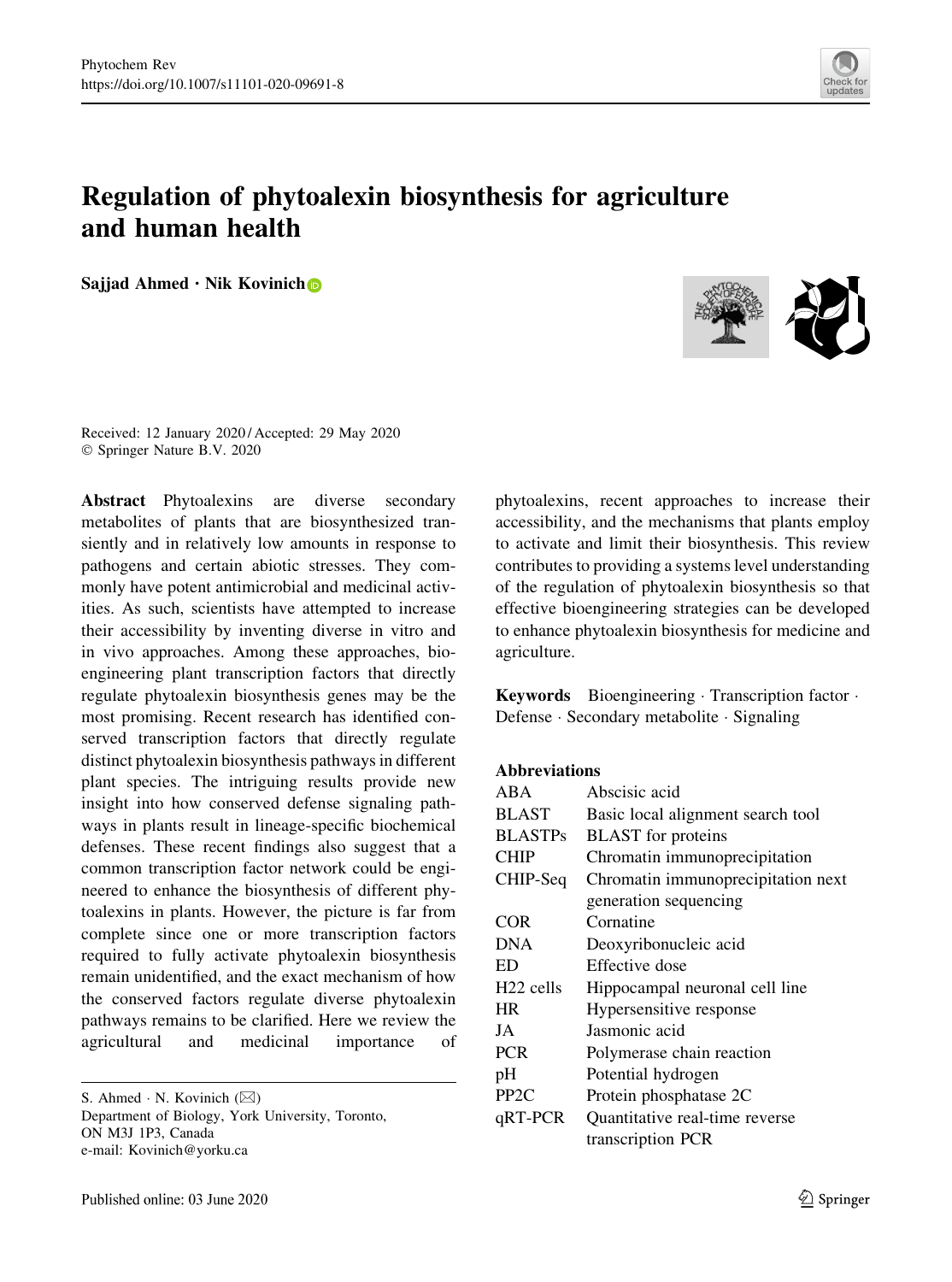| Ribonucleic acid               |
|--------------------------------|
| RNA interference               |
| RNA next generation sequencing |
| Reactive oxygen species        |
| Reverse transcription PCR      |
| Transcription factor           |
| Ultra violet irradiation       |
| Wall glucan elicitor           |
| Wild type                      |
|                                |

#### Introduction

The concept of a *phytoalexin* was first introduced by Karl O. Müller who described that potato inoculated with an incompatible race of *Phytophthora infestans* provoked the synthesis of a putative defense metabolite that provided resistance to a compatible race of the pathogen (Müller et al. [1939](#page-19-0)). Later in 1940 along with Hermann Borger, Müller defined phytoalexins as metabolites specific to plants that are produced upon contact with microbes and that show antimicrobial properties (Müller  $1940$ ). Due to their implicit role in plant defense, various aspects of phytoalexins were intensively researched over the following decades, including their chemical structures, biosynthetic genes and pathways, anti-pathogenic activities, and elicitors (Jeandet et al. [2014;](#page-18-0) Großkinsky et al. [2012](#page-17-0); Ahuja et al. [2012](#page-15-0); Jeandet et al. [2013](#page-18-0)).

Over time, phytoalexins that were biosynthesized in different plant species were discovered to be highly diverse in chemical structure. In fact, their chemical diversity may have caused a decrease in research intensity on phytoalexins over the past decades in favor of defense responses that are less diversified among plant species. Eventually evidence mounted that several phytoalexins had major roles in providing crop plants resistance to important microbial pathogens (Fig. [1](#page-2-0)) (Ahuja et al. [2012](#page-15-0); Graham et al. [2007](#page-17-0); Großkinsky et al. [2012](#page-17-0)). Yet, evidence also mounted that no single phytoalexin was effective against all microbial pathogens, despite their broad-spectrum antimicrobial activities. For example, the pen3 pdr12 double mutant of Arabidopsis that is defective in the cellular secretion of camalexin and the pad3 mutant of that is defective in the final step of camalexin synthesis exhibit enhanced susceptibility to Botrytis cinerea and

a number of fungal and oomycete pathogens, respectively (He et al. [2019](#page-17-0)). However, camalexin is not required for the WRKY33-dependent resistance to the hemibiotrophic fungus Colletotrichum higginsianum (Schmidt et al. [2020\)](#page-20-0). WRKY33 is a well-characterized transcription factor (TF) that activates camalexin biosynthetic genes (described below), and may also activate the synthesis of indole carbonyl nitriles (Schmidt et al. [2020\)](#page-20-0), a recently discovered group of cyanogenic phytoalexins from Arabidopsis (Rajniak et al. [2015](#page-20-0)). The fact that phytoalexins continue to be discovered even in model plants that are intensively studied highlights how our knowledge of phytoalexins is still extremely limited.

Now 80 years after their discovery, evidence has mounted that not only do phytoalexins have important roles in plant protection against microbes, many of them have potent medicinal activities such as anticancer and neuroprotective properties, that render them highly attractive for pharmaceutical development (Pham et al. [2019](#page-20-0); Sen [2017](#page-20-0); Cheng et al. [2020](#page-16-0)). Plant biologists remain challenged with the difficult task of seeking-out these 'hidden' metabolites, describing their diversity, medicinal and plant protective activities, and understanding how to improve their accessibility for human health and agriculture.

#### Importance of phytoalexins in agriculture

Müller and Borger proposed phytoalexin theory in 1939 (Mueller and Börger [1939;](#page-19-0) Müller et al. [1939](#page-19-0)). They suggested that the rapidity and magnitude of phytoalexin accumulation, rather than the magnitude alone, were critical features required for providing potato tubers resistance against Phytophthora infestans. Prior inoculation of tubers with an incompatible race of P. infestans triggered rapid and high level resistance against a compatible race. Presently, there is a large body of experimental evidence supporting that phytoalexins play critical roles in plant defense against microbial pathogens when they are biosynthesized rapidly at concentrations that can provide toxicity [for reviews see (Ahuja et al. [2012](#page-15-0); Großkinsky et al. [2012](#page-17-0); Kuc [1995\)](#page-18-0)]. For example, to mediate incompatibility with Magnaporthe oryzae, gene transcripts and metabolites of the diterpenoid phytoalexins of rice had to accumulate more rapidly and to a higher level than the susceptible genotype to restrict fungal growth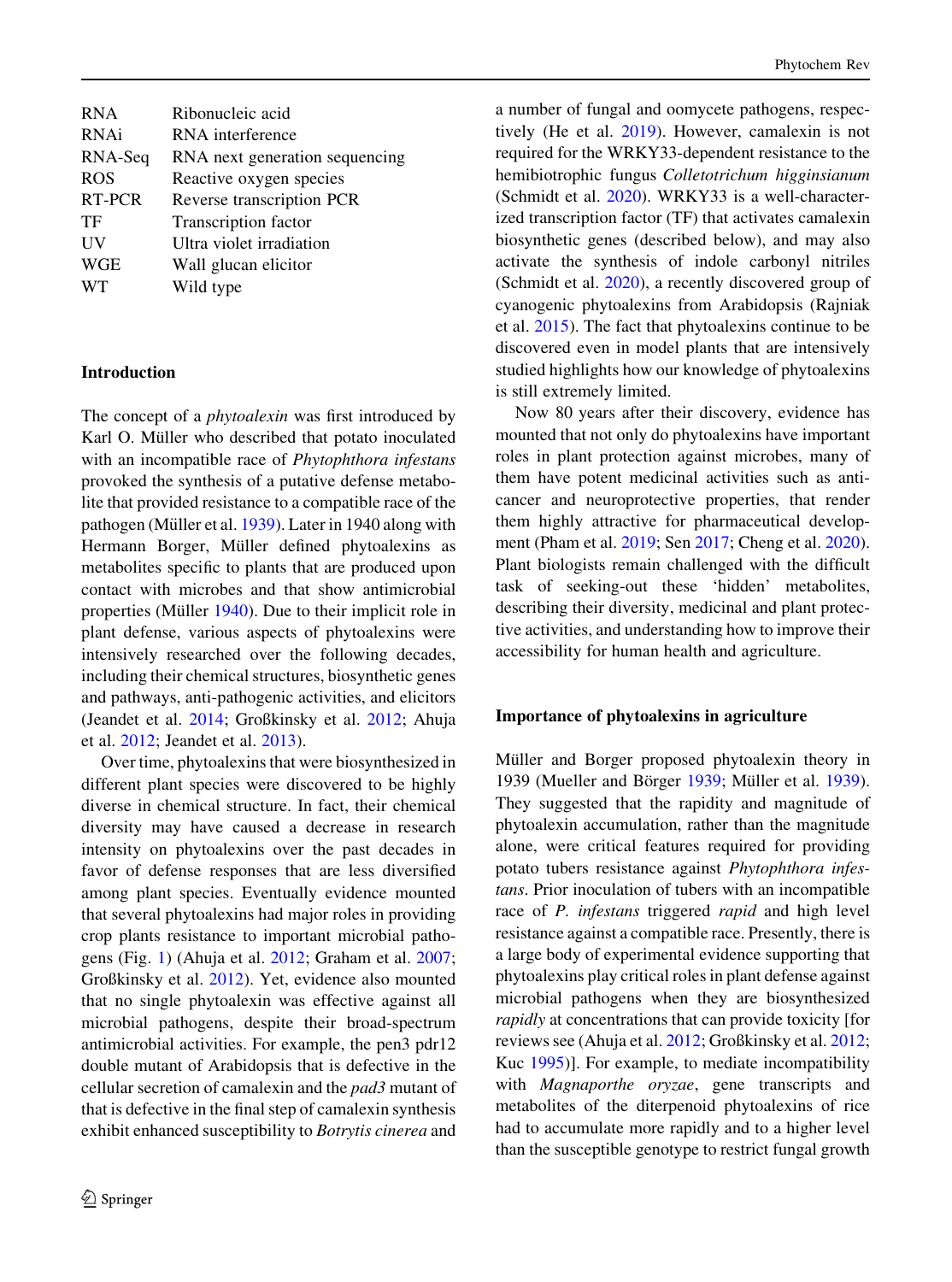<span id="page-2-0"></span>

Fig. 1 Phytoalexins with well supported roles in mediating pathogen resistance in plants

prior to the HR-response (Hasegawa et al. [2010](#page-17-0)). Similarly, phytoalexin gene transcripts and metabolites accumulated  $\sim 100$  h earlier during the incompatible interaction of a resistant common bean genotype compared to the compatible interaction of the the susceptible genotype (Lamb et al. [1992\)](#page-18-0). In this example, the compatible genotype demonstrated water soaked anthracnose lesions by that time, whereas in the resistant genotype lesion spread of Colletotrichum lindemuthianum was arrested soon after peak phytoalexin accumulation. Similarly, the treatment of tobacco plants with cytokinins resulted in the rapid accumulation of scopoletin and capsidiol and provided resistance to Pseudomonas syringae (Großkinsky et al. [2012\)](#page-17-0). Scopoletin and capsidiol were determined to be the cause of resistance by infiltrating them into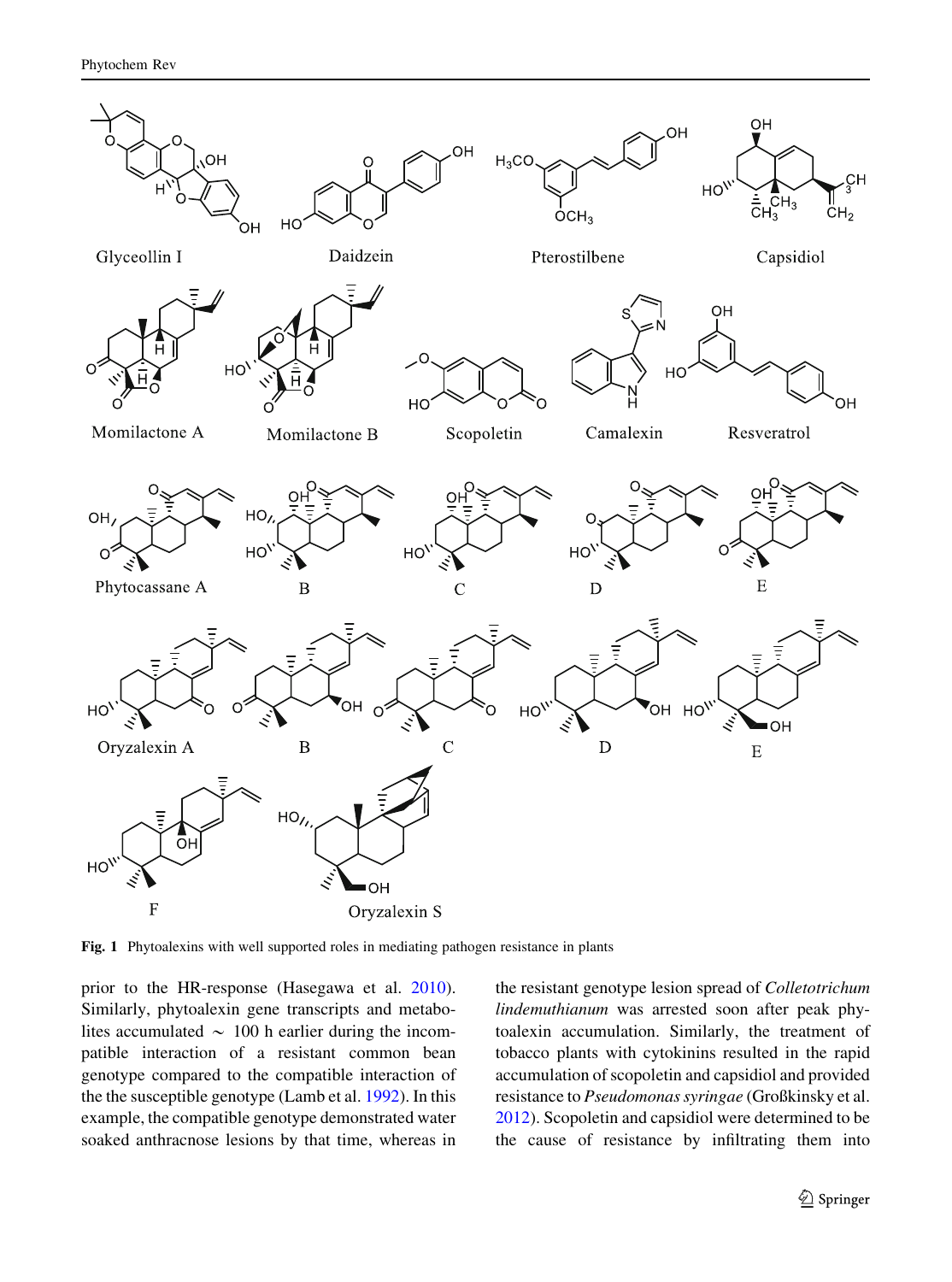tobacco leaves at physiological levels just prior to bacterial inoculation. The rapidity of scopoletin and capsidiol biosynthesis, rather than their absolute levels was concluded to be the decisive factor for providing incompatibility since their absolute levels were much higher in the susceptible, mock-treated control, at later stages of infection.

The glyceollins of soybean have long served as a model for understanding how phytoalexins mediate resistance to pathogens. Yoshikowa and colleagues were the first to suggest that the rapid elicitation of glyceollins was critical for mediating resistance to a agricultural pest of soybean, namely Phytophthora sojae. In these early studies, glyceollin concentrations were measured in localized infection sites of hypocotyls of the resistant variety Harosoy 63 and the susceptible nearly isogenic variety Harosoy at various times after inoculation with zoospores of P. sojae (Yoshikawa and Masago [1982](#page-21-0); Yoshikawa et al. [1978\)](#page-21-0). The extent of mycelium growth was then compared as a proxy of infection. In the resistant genotype Harosoy 63, the levels of glyceollins exceeded the ED90 values (i.e. the effective dose required to inhibit growth of 90% of the population) at the site of infection within 8 h after inoculation and increased transiently thereafter. However, it took the susceptible variety 24 h to accumulate glyceollins to concentrations exceeding the ED90. P. sojae grew at similar rates in both the resistant and susceptible hypocotyls until 8 h after inoculation, but then growth was restricted in the resistant hypocotyls and no further growth occurred after 9 h. Bhattacharyya and Ward confirmed the delayed accumulation of glyceollins in susceptible Harosoy compared to resistant Harosoy 63 following treatment of hypocotyls with race 1 P. sojae zoospores (Bhattacharyya and Ward [1986\)](#page-16-0). Plant genotypes are thought to be resistant due to their ability to rapidly increase the ratio of phytoalexins relative to the number of pathogen cells, rather than simply exceeding a specific threshold concentration (Großkinsky et al. [2012\)](#page-17-0). Graham and colleagues observed that the inoculation of cotyledons of race 1-resistant variety Williams 79 resulted in glyceollin levels peaking within 24 h after elicitation but they did not peak until 48 h after the infection front had passed in the susceptible nearly-isogenic variety Williams (Graham et al. [1990](#page-17-0)). Similarly, the hypocotyls of Williams 79 exhibited delayed elicitation of glyceollins during the compatible interaction

with Race 3 P. sojae compared to the incompatible interaction with Race 1 (Hahn et al. [1985](#page-17-0)). Purified glyceollins and several other intermediates were confirmed to be toxic to P. sojae, and unlike several other pathogens, P. sojae was found to lack genes for glyceollin degradation (Bhattacharyya and Ward [1985;](#page-16-0) Fischer et al. [1990](#page-16-0); Lygin et al. [2010\)](#page-19-0). It was Graham and colleagues that provided compelling evidence that glyceollins and other similar metabolites were responsible for mediating resistance rather than other defense responses. They silenced soybean ISOFLAVONE SYNTHASE genes reducing the biosynthesis of glyceollins and several 5-deoxyisoflavonoids including daidzein, which resulted in susceptibility to P. sojae (Graham et al. [2007\)](#page-17-0). Finally, by silencing the glyceollin TF GmMYB29A2 in variety Williams 82 that is resistant to Race 1 P. sojae, and overexpressing the same gene in the susceptible variety Williams, we recently found that compatibility and incompatibility coincided with reduced and enhanced accumulations of glyceollin I specifically, and not the other glyceollins or 5-deoxyisoflavonoids (Jahan et al. [2020\)](#page-18-0) Since P. sojae causes an annual yield loss of \$1–2 billion worldwide in soybean agriculture (Lin et al. [2014](#page-18-0); Tyler [2007](#page-21-0)), bioengineering GmMYB29A2 expressions should be field tested as an approach to enhance food security. Various reports have hinted that glyceollins may have roles in defending crop plants against insects (Huang and Barker [1991;](#page-17-0) Hohenstein et al. [2019;](#page-17-0) Chang and Hartman [2017](#page-16-0); Liu et al. [1992](#page-18-0)), so the approach could have broader utility. Various studies have demonstrated potent medicinal properties of some phytoalexins, such as glyceollin I. Thus, engineering phytoalexin gene regulatory networks could also be an economical tool for producing phytoalexins for human health.

#### Value of phytoalexins for human health

Phytoalexins may inherently have bioactivities that render them useful as medicines due to their evolution as plant defense compounds. Yet, they have not been characterized from most plant species, and hence their medicinal properties remain largely unknown. It also remains unknown how some phytoalexins show protective activities in some cell types, yet they inhibit the proliferation of others. The glyceollins are an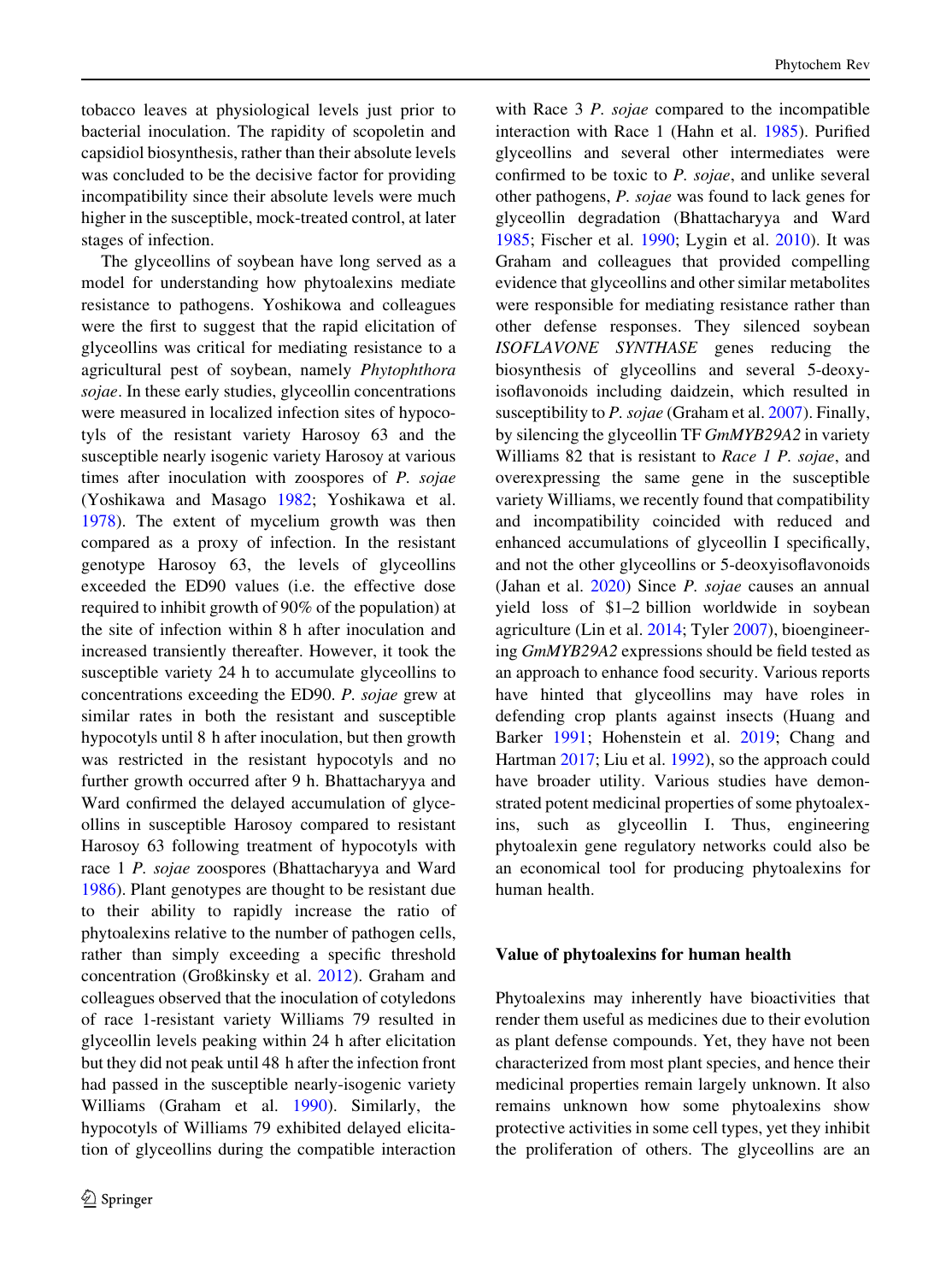example of phytoalexins that are toxic to cancer cells yet promote the survival of insulted neurons. Glyceollin I exhibits potent antiestrogenic activities that are distinct from the conventional therapeutic tamoxifen (Zimmermann et al. [2010](#page-22-0)). It directly binds to estrogen receptor (ER) alpha and inhibits breast tumor progression (Salvo et al. [2006\)](#page-20-0). It also hinders the invasion and migration of breast cancer cells that are resistant to letrozole and it reverses the transition of epithelial to mesenchymal cells in part by inhibiting the expression of EGFR (Epidermal growth factor receptor) (Carriere et al. [2015](#page-16-0)). A mixture of glyceollins I, II, and III inhibits the survival and tumor proliferation of triple-negative breast cancer (TNBC) by an unknown mechanism that is ER–independent (Rhodes et al. [2012](#page-20-0)). TNBC is resistant to conventional chemotherapeutics and thus is a cancer subtype that is in need of new therapies. Glyceollins were also shown to inhibit cell proliferation by blocking the synthesis and destabilizing hypoxia inducible factor 1 alpha (HIF-1 $\alpha$ ) in TNBC, non-small cell lung (NSCL) cancer, and in other chemo-recalcitrant cell types (Lee et al. [2015](#page-18-0)). In contrast, glyceollins protect primary cortical neurons derived from mice and hippocampal HT22 cells from glutamate-induced cytotoxicity (Seo et al. [2018\)](#page-20-0). The medicinal properties of glyceollins and potential mechanisms have recently been reviewed (Pham et al. [2019](#page-20-0); Bamji and Corbitt [2017](#page-15-0)).

Other phytoalexins with promising medicinal properties include the (ptero)stilbenes from grapevine and camalexin from Arabidopsis. Camalexin induces apoptosis in prostate cancer cells (Smith et al. [2014\)](#page-20-0) with strong preference over non-cancerous cells (Pilatova et al. [2013\)](#page-20-0). Pterostilbene inhibits invasion, metastasis, and migration of human hepatoma cells (Pan et al. [2009](#page-19-0)) and suppresses the establishment of abnormal crypt foci in a rat colon cancer model (Suh et al. [2007\)](#page-21-0). Resveratrol is a stilbene that has anticancer, anti-inflammatory, and cardio protective activities (Shukla and Singh [2011](#page-20-0); Sen [2017](#page-20-0)). Recently, resveratrol was suggested to reduce the viability and migration of melanoma cells by inhibiting the AKT/mTOR pathway (Gong and Xia [2020](#page-17-0)). Treatment with the autophagy inhibitor, 3-methyladenine, reversed the resveratrol-dependent effects (Gong and Xia [2020\)](#page-17-0). Resveratrol also protects hippocampal neurons against cerebral ischemia, putatively by scavenging free radicals and elevating cerebral blood flow resulting from the release of nitric

oxide (Lu et al. [2006\)](#page-19-0). There has been widespread efforts to semi-synthesize methoxylated, hydroxylated, and halogenated derivatives of resveratrol that have improved bioavailability, anticancer, cardioprotective, neuroprotective or antioxidant properties (Nawaz et al. [2017\)](#page-19-0). Synthetic chemistry approaches were also used to make 5-bromosubstituted derivatives of indole phytoalexins (e.g. brassinin) (Budovska´ et al. [2020](#page-16-0)). Some of these had greater antiproliferative activities in cancer cells than cisplatin and lower toxicity to immortalized primary mouse embryonic fibroblasts (Budovska´ et al. [2020](#page-16-0)). Approaches that could be used for making novel derivatives of phytoalexins that have enhanced medicinal properties include combining semi-synthesis with genetically engineered microbes and plants in succession and in different combinations to (bio)synthesize novel molecules (Gary et al. [2018\)](#page-17-0).

While phytoalexins have been described from relatively few plant species, their impressive effects on human health and diverse chemical structures highlights why scientists have suggested 'mining' plants for these valuable molecules (Mead [2007](#page-19-0)). The fact that new classes of phytoalexins continue to be discovered from some of the best-characterized plant species (Huffaker et al. [2011;](#page-17-0) Rajniak et al. [2015;](#page-20-0) Ube et al. [2019\)](#page-21-0) suggests that our understanding of the biochemical diversity of phytoalexins and their medicinal activities remains in its infancy. Large scale metabolomics screenings for phytoalexins could very much improve our understanding of their diversity and evolution in plants, and could uncover novel pharmaceuticals. Yet, accessibility to these molecules will likely remain a challenge since phytoalexins are biosynthesized transiently and in low amounts in plants.

#### Efforts to improve accessibility to phytoalexins

Since phytoalexins are biosynthesized in low amounts and only transiently upon elicitation, various research efforts worldwide have focused on enhancing their accessibility. These have mainly been focused on enhancing their elicitation in plants, to synthesizing them using chemistry methods, or when known, introducing their entire biosynthetic gene sets into microbes. For example, the traditional method to obtain glyceollins has been to elicit soybean seeds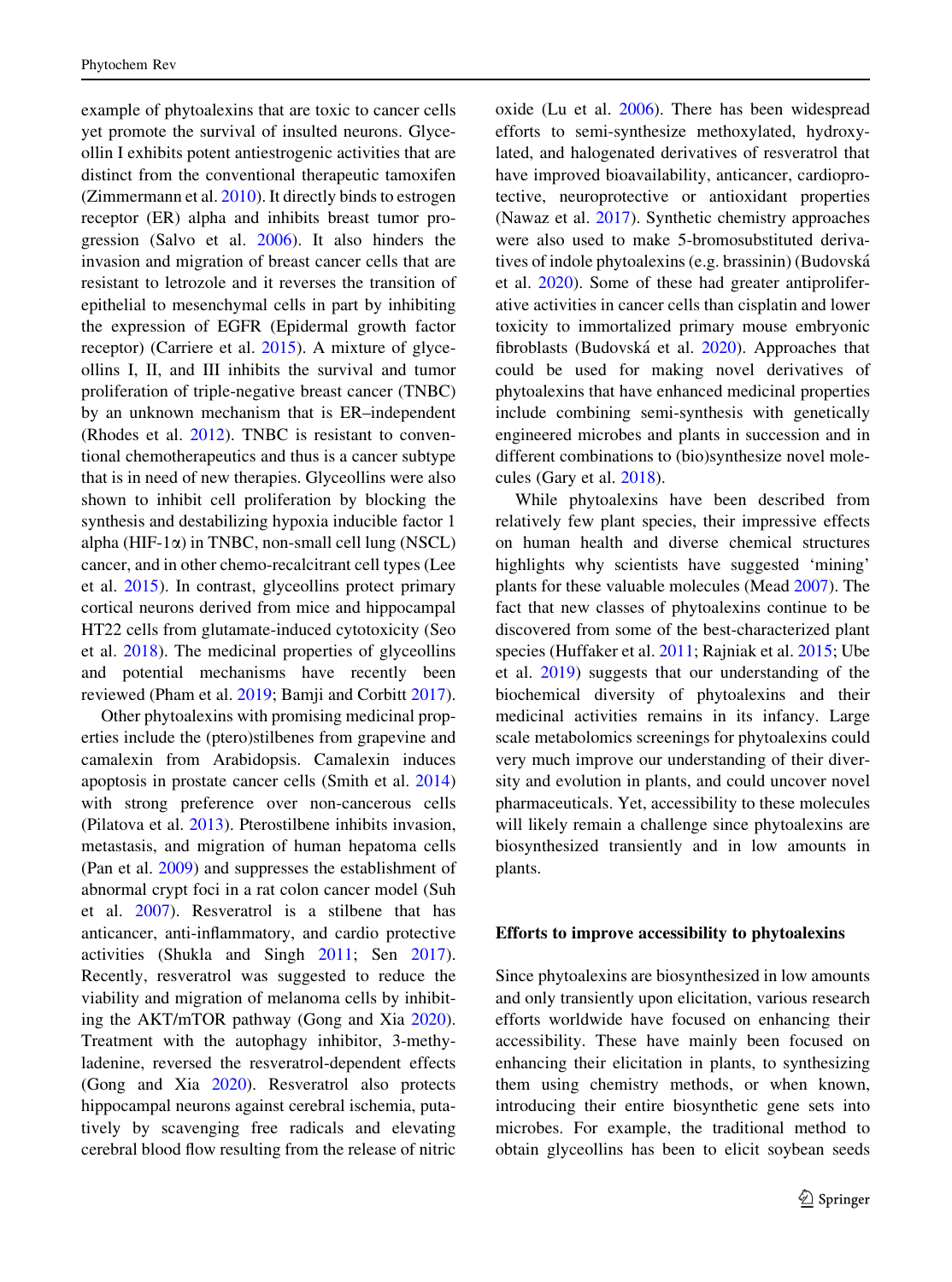with microbial pathogens (Boue et al. [2000\)](#page-16-0). Various chemical synthesis methods have been developed, yet even the most promising approach remains highly uneconomical (Khupse et al. [2011;](#page-18-0) Luniwal et al. [2011;](#page-19-0) Malik et al. [2015\)](#page-19-0). Efforts to improve the elicitation of glyceollins include fermentation of soybeans (Park et al. [2012\)](#page-19-0), and treating seeds with pathogens and malting (Simons et al. [2011\)](#page-20-0), pathogens and environmental stresses (Aisyah et al. [2013\)](#page-15-0), and pathogens and chemicals (Farrell et al. [2017](#page-16-0)). Screening various environmental stresses for their effects on phytoalexin biosynthesis recently identified acidic growth medium (pH 3.0) as a potent elicitor of glyceollins (Jahan et al. [2019;](#page-17-0) Jahan and Kovinich [2019\)](#page-17-0). Yet, bioengineering may be the most promising strategy to improve accessibility. Overexpressing the isoflavonoid synthesis gene ISOFLAVONE REDUC-TASE (IFR) in soybean seedlings increased glyceollin amounts only 3-fold (Cheng et al. [2015\)](#page-16-0), which notably provided greater increases in yield compared to other elicitor treatments. This example highlights that overexpressing a gene for one rate-limiting biosynthetic step indefinitely uncovers another. For this reason, it may be more effective to overexpress the transcription factors (TFs) or signaling proteins that positively regulate all genes that are required to biosynthesize a phytoalexin. We recently demonstrated that overexpressing the NAC-family TF GmNAC42-1 in soybean hairy roots increased glyceollin II elicitation more than 10-fold (Jahan et al. [2019\)](#page-17-0). Notably, bubble-type bioreactors can be used to further enhance the production of secondary metabolites from roots (Lee et al. [2020](#page-18-0)).

An alternative production method has been to transfer full biosynthetic gene sets into microbes that have modified primary metabolism. For example, an E. coli strain engineered to supply more L-tyrosine could produce 3.6-fold more pterostilbene than the wild-type strain (Heo et al. [2017\)](#page-17-0). Yet, this approach is not feasible for biosynthetic pathways where all biosynthetic genes have not been identified, such as for the glyceollins. Thus, for most phytoalexins, the key to providing economical accessibility could be engineering phytoalexin gene regulatory networks and their feedback mechanisms in plants. Fortunately we are entering an era where non-species-specific genetic transformation methods, such as nanoparticle-based methods are making efficient genetic engineering possible in a multitude of plant species (Demirer et al. [2019;](#page-16-0) Doyle et al. [2019](#page-16-0); Zhang et al. [2019\)](#page-21-0).

# Diverse phytoalexin biosynthetic pathways have common elicitors

Phytoalexin biosynthesis genes and their metabolite products are highly diverse among plant species (Ahuja et al. [2012;](#page-15-0) Jeandet et al. [2014\)](#page-18-0). Species of the Leguminosae family biosynthesize glyceollins (soybean), medicarpin (alfalfa), pisatin (Pisum sativum), phaseollin (Phaseolus vulgaris), and Maackiain (Maackia, Trifolium and Cicer groups) (Ingham [1979;](#page-17-0) VanEtten et al. [1983](#page-21-0); Strange et al. [1985](#page-21-0)). Plants of the Poacae family biosynthesize diterpenoid momilactones, phytocassanes, oryzalexins (Oryza sativa), kauralexins and zealexins (Zea mays), the phenolic alkaloid avenanthramides (oat), and the flavonoids sakuranetin (Oryza sativa) and 3-deoxyanthocyanidins (Sorghum bicolor) (Poloni and Schirawski [2014](#page-20-0); Huffaker et al. [2011](#page-17-0); Schmelz et al. [2014;](#page-20-0) Yamamura et al. [2015;](#page-21-0) Koga et al. [1995\)](#page-18-0). The Solanaceae family is known to produce the terpenoid rishitin, and the phenylpropanoids chlorogenic acid and caffeic acid (Ohnishi et al. [1994](#page-19-0)). Grapevine (Vitis vinifera), from the Vitaceae family biosynthesizes stilbenes like resveratrol (Jeandet et al. [2019b;](#page-18-0) Kiselev [2011\)](#page-18-0). Eschscholzia californica (Papaveraceae) produces benzophenanthridine alkaloids while Catharanthus roseus (Apocynaceae) biosynthesizes monoterpenoid indole alkaloids (Heinze et al. [2015](#page-17-0)). Arabidopsis thaliana (Arabidopsis) from the Brassicaceae family produces the indole alkaloid camalexin, the indoles brassinin, indole-3-carboxylic acid, and the hydroxyindole 4-hydroxy-indole-3-carbonyl nitriles (Pastorczyk et al. [2020](#page-19-0); Stahl et al. [2016](#page-21-0); Rajniak et al. [2015](#page-20-0)). Thus, even closely related plant species biosynthesize phytoalexins from a wide range of metabolic pathways.

Despite their biosynthetic heterogeneity, phytoalexins share common elicitors. These have been described in several reviews (Ahuja et al. [2012](#page-15-0); Großkinsky et al. [2012](#page-17-0); Jeandet et al. [2010\)](#page-18-0). Elicitors that commonly induce phytoalexin biosynthesis in different plant species include microbial pathogens, UV irradiation, and inorganic heavy metals. Common elicitors could suggest that the diverse phytoalexin biosynthesis pathways of different plant species are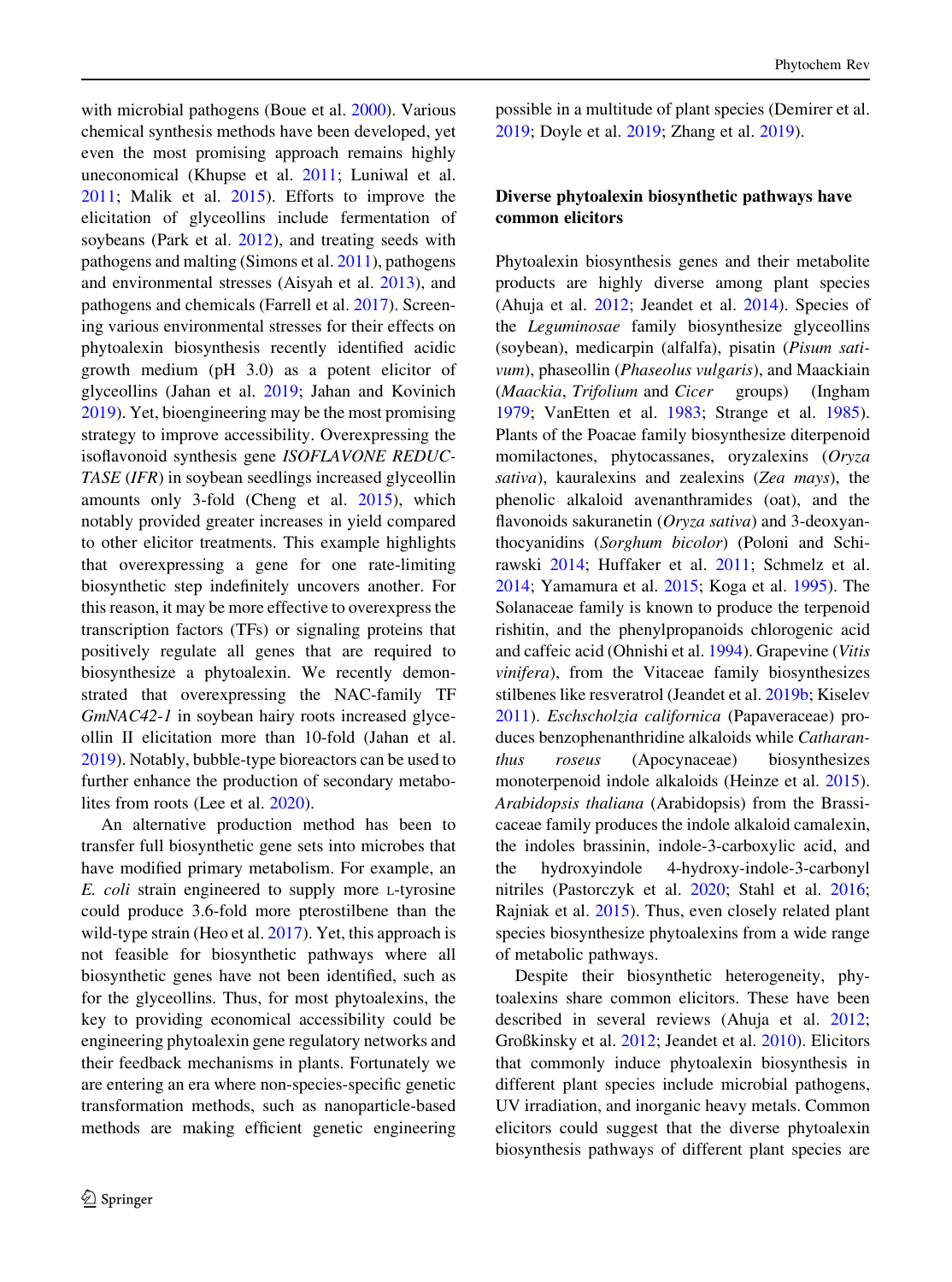stimulated by the same conserved signaling pathway(s). Since phytoalexin biosynthesis genes are commonly regulated at the level of gene transcription (Jeandet et al. [2019a;](#page-18-0) Höll et al. [2013;](#page-17-0) Moy et al. [2004](#page-19-0); Saga et al. [2012](#page-20-0); Yamamura et al. [2015](#page-21-0)), it is possible that TFs that directly regulate phytoalexin biosynthesis genes are components of this conserved signaling network. Here we review the TFs and signaling proteins that regulate diverse phytoalexin biosynthesis pathways. We also highlight two conserved TFs that were recently identified to directly regulate distinct phytoalexin biosynthesis pathways in different plant species, thus providing initial evidence of the 'conserved TF network hypothesis'.

# Transcription factors that activate phytoalexin biosynthesis

Out of 58 families of TFs in plants, six have been found to be involved in regulating phytoalexin biosynthesis. These families are: WRKY (WRKYGQK motif), MYB (myeloblastosis related), NAC [no apical meristem (NAM) Arabidopsis transcription activation factor (ATAF1/2) cup-shaped cotyledon (CUC2)], bHLH (basic helix-loop-helix), AP2/ERF (APETALA2/ethylene responsive factor), and bZIP (basic leucine zipper). The first TF identified to regulate the biosynthesis of a phytoalexin was a WRKY family protein from cotton (Gossypium arboreum L.). The term 'WRKY' denotes a zincfinger TF that has a 60-70 amino acid WRKY domain containing the WRKYGQK motif (Amorim et al. [2017;](#page-15-0) Song et al. [2018;](#page-21-0) Jiang et al. [2017\)](#page-18-0). GaWRKY1 transcripts were elicited both spatially and temporally with gossypol biosynthesis genes by pathogen and inorganic elicitors (Xu et al. [2004\)](#page-21-0). Further, the GaWRKY1 protein was able to directly bind the promoter of the gossypol biosynthesis gene  $(+)$ - $\delta$ cadinene synthase (CAD1) in the yeast one-hybrid (Y1H) system. The second WRKY-family TF that was identified to regulate phytoalexin biosynthesis was WRKY33 for camalexin in Arabidopsis (Qiu et al. [2008\)](#page-20-0). It directly bound to the promoter of the camalexin biosynthesis gene PHYTOALEXIN DEFI-CIENT 3 (PAD3) by ChIP-PCR upon treatment with the fungal elicitor flg22. WRKY33 requires phosphorylation from the pathogen-responsive mitogen-activated protein kinases (MAPKs) MPK3 and MPK6 for

full activity (Mao et al. [2011\)](#page-19-0). Despite that WRKY33 is essential for the activation of camalexin biosynthesis, the overexpression of wild-type (WT) or a phospho-mimic forms of WRKY33 did not enhance camalexin levels in elicited tissues beyond the WT (Qiu et al. [2008\)](#page-20-0). This suggests that WRKY33, while essential, was not a rate-limiting for camalexin gene regulation.

MYB-family TFs were also found to regulate phytoalexin biosynthesis. VvMYB14 and VvMYB15 (R2R3-type MYB TFs) from grapevine (Vitis vinifera) were co-induced with stilbene biosynthesis genes and could directly bind the promoter of STILBENE SYNTHASE (STS) in transient promoter-reporter assays (Höll et al.  $2013$ ). *VvMYB15* enhanced the accumulation of stilbenes 2- to 5-fold when overexpressed in grapevine hairy roots. Further, the overexpression of MYB14 from Chinese wild grape, Vitis quinquangularis-Pingyi, increased stilbene biosynthesis and the expressions of STS genes (Luo et al. [2019;](#page-19-0) Duan et al. [2016](#page-16-0); Luo et al. [2020](#page-19-0)). Various promoter segments of MYB14 and MYB15 responsible for induction by pathogens have been identified (Luo et al. [2020](#page-19-0)). Potential ROS-responsive regions of the MYB14 promoter from Vitis labrusca 'Concord' were also reported (Bai et al. [2019](#page-15-0)). Yet, the transacting factors that bind those promoter segments have not been reported.

Other MYBs were implicated in regulating camalexin biosynthesis in Arabidopsis. Reduced camalexin levels were observed upon elicitation of double and triple mutants of AtMYB34, AtMYB51, and AtMYB122 (Frerigmann et al. [2015\)](#page-17-0). However, promoter-reporter assays found that these MYBs do not bind camalexin biosynthesis gene promoters directly, suggesting indirect roles in camalexin gene regulation.

bHLH-type TFs were found to regulate phytoalexin synthesis in rice and Medicago truncatula. The elicitation of sakuranetin in rice was almost completely eliminated by RNAi silencing of the bHLH gene OsMYC2 (Ogawa et al. [2017](#page-19-0)). OsMYC2 was involved in the direct binding of the sakuranetin biosynthesis gene promoters by promoter-reporter assays (Ogawa et al. [2017](#page-19-0)). OsDPF (DITERPENOID PHYTOALEXIN FACTOR), another bHLH-family TF from rice, directly binds the promoters of phytocassane and momilactone biosynthesis genes by promoter-reporter assays (Yamamura et al. [2015](#page-21-0)). Two other bHLH-family TFs, TSAR1 and TSAR2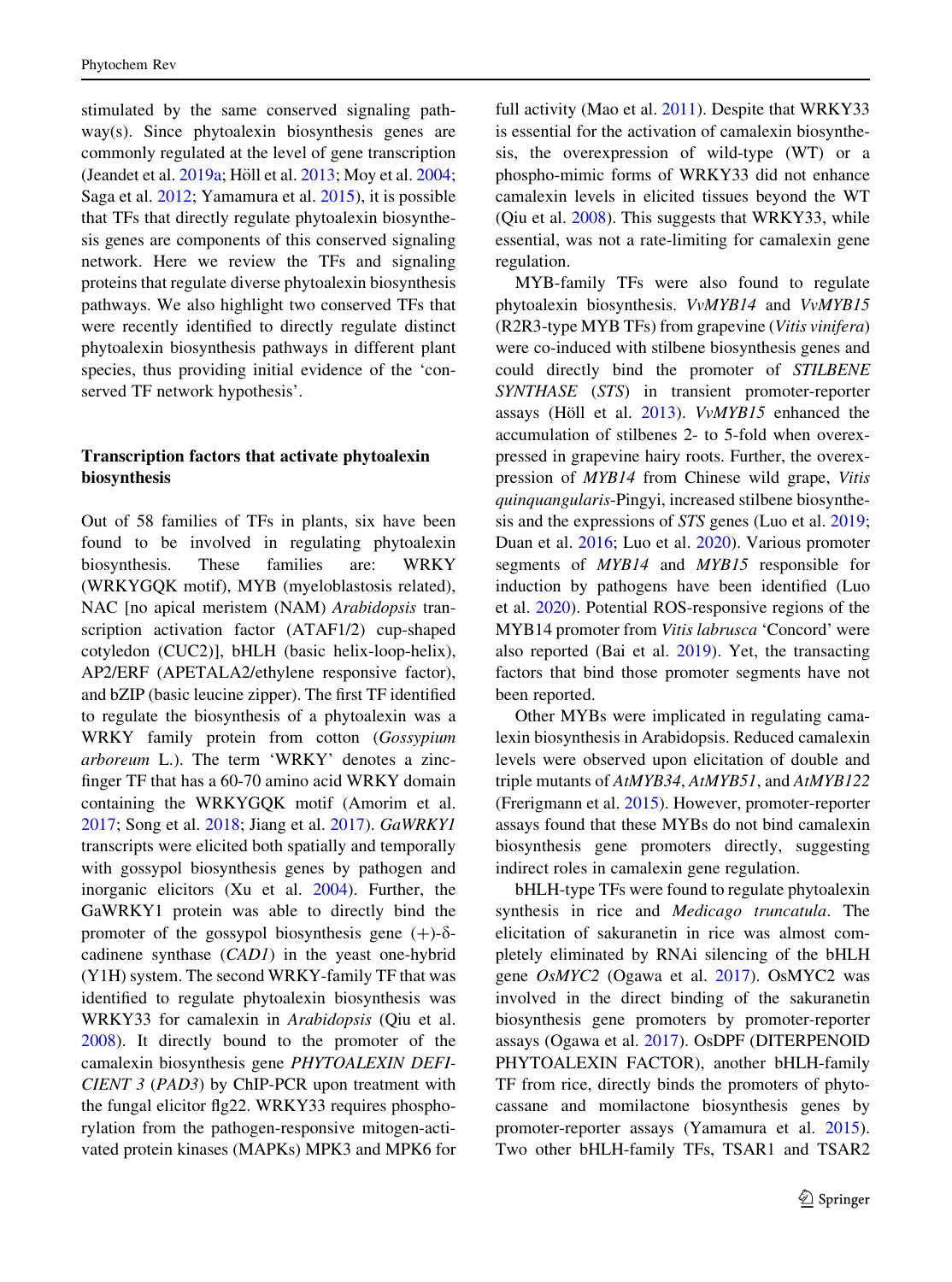(TRITERPENE SAPONIN BIOSYNTHESIS ACTI-VATING REGULATOR), directly bound triterpene saponin biosynthesis genes in Medicago truncatula (Goossens et al. [2015\)](#page-17-0).

bHLHs are often required by R2R3-type MYBs for the MYBs to bind DNA in order to regulate various branches of phenylpropanoid metabolism (Zimmermann et al. [2004;](#page-22-0) Xu et al. [2015\)](#page-21-0). However, the VvMYB14 and VvMYB15 from grapevine did not require a bHLH to bind the STS gene promoter (Höll et al. [2013\)](#page-17-0). Likewise, in Arabidopsis no bHLHfamily TF was found to be involved in regulating camalexin biosynthesis. In contrast, loss-of-function mutants of the NAC-family TF ANAC042 revealed that it was required for WT levels of camalexin elicitation by pathogens and heavy metals (Saga et al. [2012\)](#page-20-0). Chromatin immunoprecipitation followed by high-throughput sequencing (ChIP-seq) found that ANAC042 (a.k.a. JUNGBRUNNEN1) directly binds key genes involved in gibberellin (GA) and brassinosteroid (BR) biosynthesis to suppress plant growth (Shahnejat-Bushehri et al. [2016\)](#page-20-0). It remains unclear whether ANAC042 directly binds camalexin gene promoters in the presence of an elicitor.

Importantly, no phytoalexin TFs were found to be homologous among plant species until recently. Technically, reciprocal BLASTPs of each phytoalexin TF did not identify another phytoalexin TF from other plant species in the top 10 most similar proteins. This has led to the concept that phytoalexin TFs are as diverse as the biosynthetic pathways that they regulate. Yet, in two recent studies we reported two TFs that regulate glyceollin biosynthesis in soybean that are orthologous to TFs that regulate different phytoalexin biosynthesis pathways in other plant species. By screening a panel of abiotic stresses, we identified acidity stress to be a novel elicitor and dehydration stress to be a suppressor of glyceollin biosynthesis, respectively (Jahan et al. [2019\)](#page-17-0). RNA-seq of seedlings treated with those stresses found several TF genes that were up- and down-regulated with glyceollin biosynthesis gene transcripts and metabolites. GmNAC42-1, the soybean ortholog of the camalexin regulator AtANAC042 from Arabidopsis (Saga et al. [2012\)](#page-20-0) was among those TF genes. Silencing GmNAC42-1 in soybean hairy roots elicited with P. sojae WGE decreased the expressions of glyceollin gene transcripts and metabolites, demonstrating that it was essential for the elicitation of glyceollin biosynthesis (Jahan et al. [2019](#page-17-0)). The GmNAC42-1 protein interacted with the promoters of two glyceollin biosynthesis genes, namely ISOFLAVONE SYNTHASE 2 (IFS2) and GLYCINOL 4-DIMETHYLALLYLTRANSFER-ASE (G4DT) in the yeast one hybrid system, suggesting that GmNAC42-1 is a direct regulator of glyceollin biosynthesis. Overexpressing GmNAC42-1 increased the expressions of glyceollin gene transcripts and metabolites in soybean hairy roots treated with WGE. However, overexpression was not sufficient to upregulate all glyceollin biosynthesis genes in the absence of an elicitor. Thus GmNAC42-1 was not sufficient on its own to activate the entire glyceollin biosynthesis pathway. Since GmNAC42-1 was the soybean ortholog of AtANAC042 this strongly challenged the concept that phytoalexin TFs are pathway/lineagespecific. The results also provide a major focal point to address the long-standing question of how plants have evolved lineage-specific biochemical defenses that are regulated by conserved signaling networks. Yet, it remains unknown exactly how ANAC042/ GmNAC42-1 TFs have evolved to activate different biosynthetic pathways.

In a second study aimed at identifying glyceollin TFs, we conducted transcriptomics on two soybean varieties responding to P. sojae WGE and identified two soybean R2R3-type MYB TFs that had contrasting roles in regulating glyceollin biosynthesis (Jahan et al. [2020](#page-18-0)). GmMYB29A2 was essential for eliciting glyceollin biosynthesis upon WGE treatment. Silencing GmMYB29A2 in hairy roots decreased the expressions of GmNAC42-1, glyceollin biosynthesis gene transcripts and metabolites, demonstrating that it was essential for elicitation. Overexpressing GmMYB29A2 increased the levels of those gene expressions and metabolites in the presence of WGE, but it failed to fully activate all glyceollin biosynthesis genes in the absence of an elicitor treatment, similar to GmNAC42- 1 (Jahan et al. [2019\)](#page-17-0). The GmMYB29A2 protein interacted with the promoters of two glyceollin biosynthesis genes in yeast one-hybrid and electrophoretic mobility shift assays (EMSAs), demonstrating that GmMYB29A2 was a direct regulator of glyceollin biosynthesis genes. By contrast, overexpressing the second R2R3-type MYB, namely GmMYB29A1, reduced glyceollin accumulation despite that it encoded a protein that has only 10 amino acid differences compared to GmMYB29A2 (Jahan et al. [2020](#page-18-0)). Overexpressing GmMYB29A1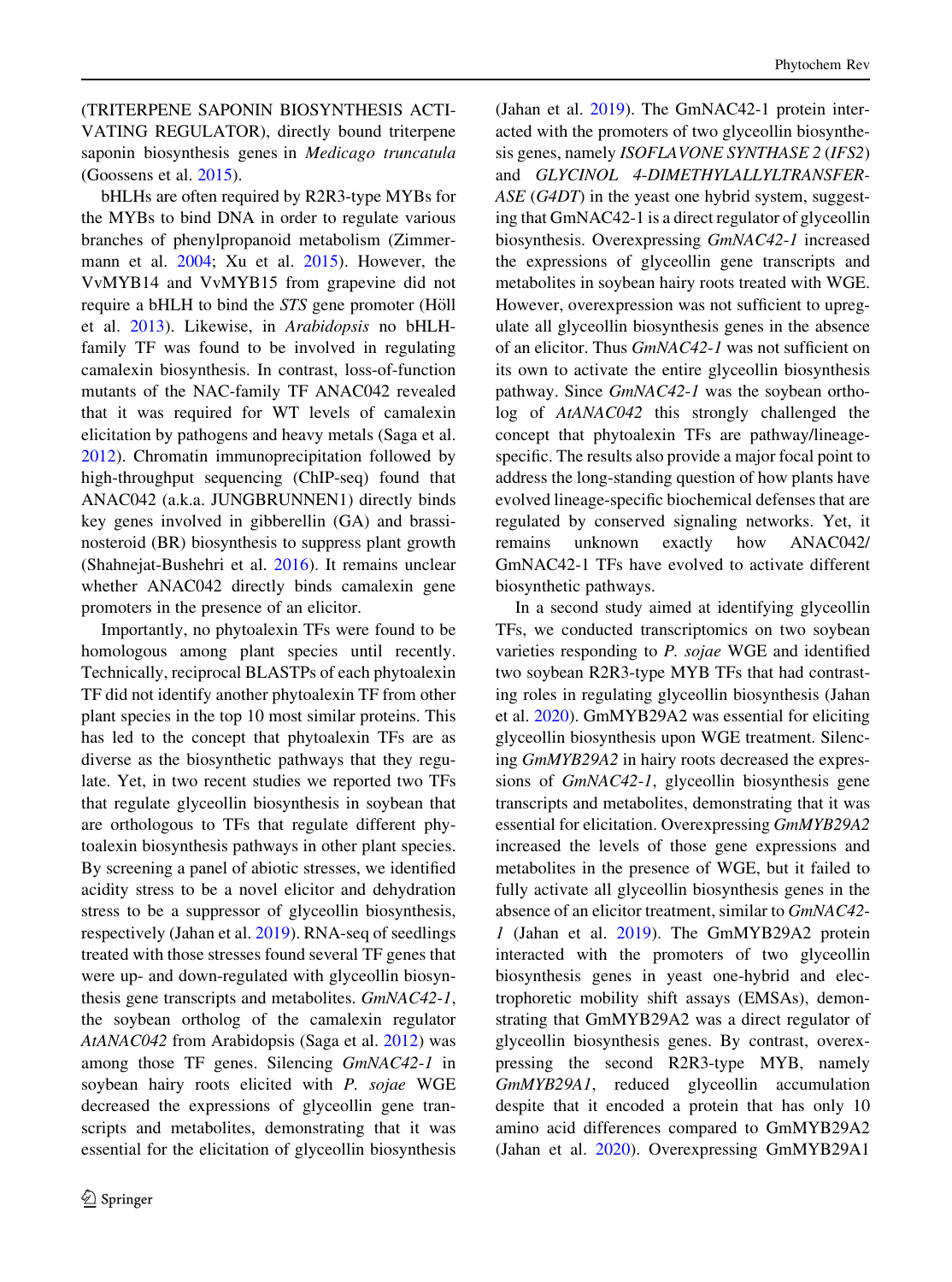had little effect on the expression of glyceollin biosynthesis genes, suggesting that it reduced glyceollin levels by activating glyceollin turnover and/or competing biosynthetic genes.

Again supporting the concept that there exists a conserved network of phytoalexin TFs, we found that GmMYB29A2 is the soybean ortholog of the stilbene biosynthesis regulator from grapevine VvMYB14 (Höll et al. [2013;](#page-17-0) Bai et al. [2019](#page-15-0); Duan et al. [2016;](#page-16-0) Luo et al. [2020\)](#page-19-0). Again, how evolution resulted in conserved TFs regulating different phytoalexin biosynthetic pathways remains unclear. Perhaps the most parsimonious explanation is that, under evolutionary pressure, these TFs co-opted different biosynthetic genes through the evolution of recognition elements in their promoters. Figure 2 demonstrates our very limited knowledge of the lineage-specific roles of the conserved ANAC042/GmNAC42-1 and GmMYB29A2/ VvMYB14 networks.

# Recognition elements of phytoalexin transcription factors

The recognition elements of conserved phytoalexin TFs could inform on how those TFs regulate diverse biosynthetic genes. The cis-elements of the WRKY DNA binding domain (Brand et al. [2013](#page-16-0)) have a consensus sequence of TTGACT/C that is called the W-box (Rushton et al. [1996](#page-20-0)). WRKY33 binds to



Fig. 2 Conserved transcription factors regulate diverse phytoalexin biosynthesis pathways. The grapevine (TF) VvMYB14 and its soybean ortholog GmMYB29A2 directly regulate stilbene- and glyceollin-specific genes, respectively. The Arabidopsis TF ANAC042 and its soybean ortholog GmNAC42-1 regulate camalexin and glyceollin biosynthesis pathways, respectively. Blue arrows indicate direct binding of a TF to the promoter of a biosynthesis gene. Most biosynthesis gene promoters have not been tested for binding by their putative TFs. ANAC042 positively regulates camalexin

biosynthesis; however it is not known whether it directly binds biosynthesis gene promoters. Solid and broken arrows indicate single and multiple enzymatic steps, respectively. CHR, chalcone reductase; CHI, chalcone isomerase; IFS, isoflavone synthase; I2'H, isoflavone 2'-hydroxylase; G4DT, glycinol 4-dimethylallyl transferase; G2DT, glycinol 2-dimethylallyl transferase; GLS, glyceollin synthase; TAL, tyrosine ammonia lyase; STS, stilbene synthase; ROMT, resveratrol O-methyltransferase; OMT, O-methyltransferase; CYP, cytochrome P450; PAD3, phytoalexin deficient 3 (a.k.a. CYP71B15)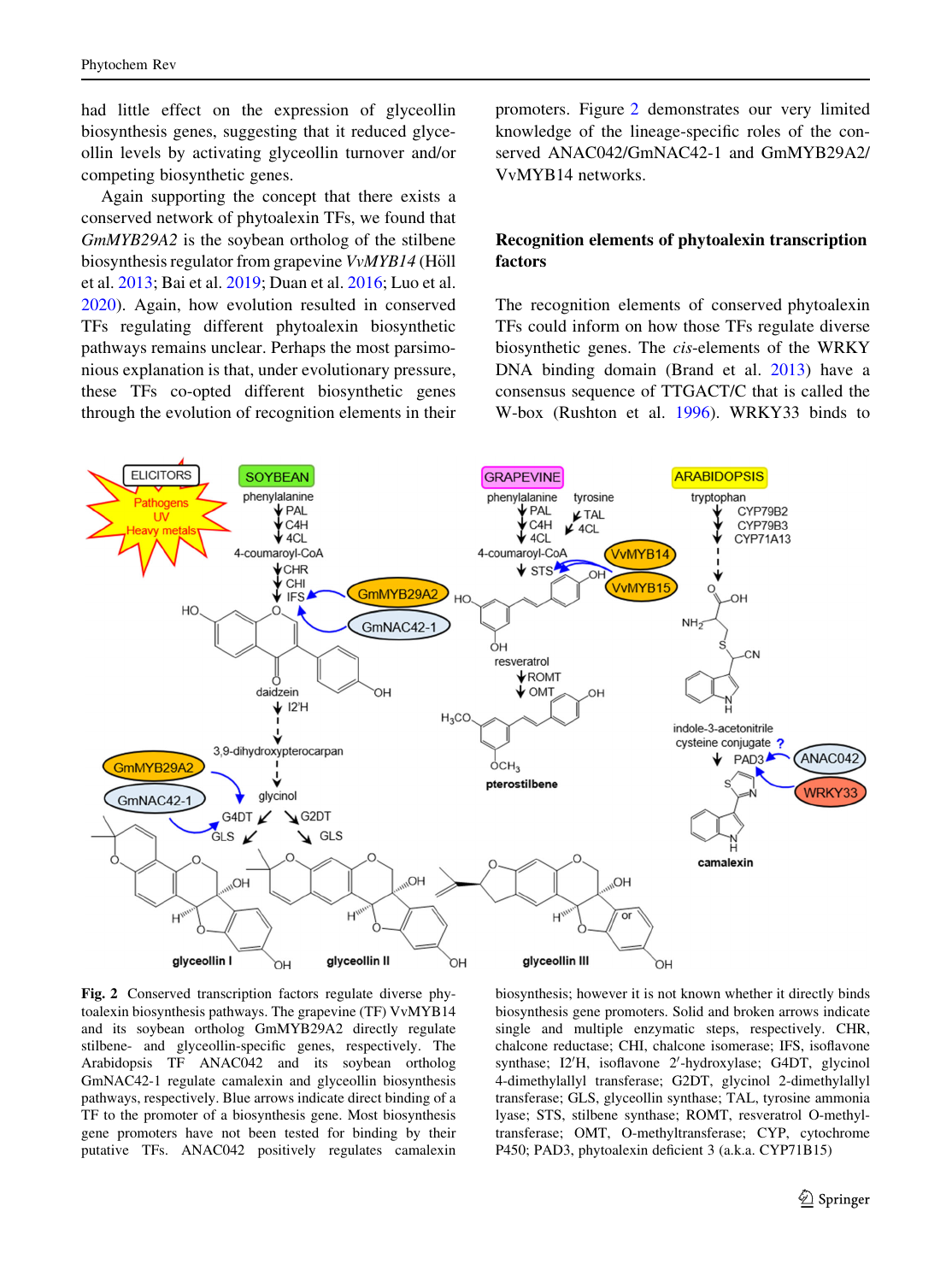W-box elements in the promoters of 1-AMINOCY-CLOPROPANE-1-CARBOXYLIC ACID SYNTHASE 2 (ACS2)/ACS6 to activate ethylene biosynthesis in response to B. cinerea (Li et al. [2012\)](#page-18-0). The Zea mays WRKY ZmWRKY79 directly binds two W-box elements in the promoter of ANTHER EAR 2 (ZmAn2), a gene involved in the biosynthesis of kauralexins (Fu et al. [2017\)](#page-17-0). WRKY62 and WRKY45 from rice form homodimers and heterodimers and bind the W-boxlike sequences TTGACC and ATGACT of diterpenoid phytoalexin biosynthetic genes and their regulator DPF (Fukushima et al. [2016](#page-17-0)). Also in rice, mutation analysis of the kaurene synthesis gene OsKSL4 revealed a cis-acting TGACG motif that is needed for elicitation (Okada et al. [2009](#page-19-0)). Further, the basic leucine zipper (bZIP) TF OsTGAP1 is responsible for the JA-dependent activation of OsKSL4 possibly by binding to TGACGT sequences (Yoshida et al. [2017](#page-21-0)).

The N termini of NAC transcription factors have  $\sim$  150 amino acids in their NAC domain with DNA binding abilities (Puranik et al. [2012](#page-20-0)). However, the recognition sequences of individual NACs are still not clear due to limited data (Lindemose et al. [2014](#page-18-0)). Many NACs bind the core CGT[G/A] sequence with differences in the flanking bases (Xu et al. [2013b\)](#page-21-0). The CGT[G/A] flanking sequences may dictate the binding specificity of different NACs (Lindemose et al. [2014](#page-18-0)). In the absence of an elicitor, the camalexin TF ANAC042 [a.k.a. JUNGBRUNNEN1 (JUB1)] binds to the consensus sequence RRYGCCGT in the promoter of DEHYDRATION-RESPONSIVE ELE-MENT BINDING PROTEIN2A (DREB2A), which is an important positive regulator of dehydration responses (Wu et al. [2012\)](#page-21-0). The fact that dehydration and camalexin biosynthesis are opposing responses (Mewis et al. [2012](#page-19-0)), similar to dehydration and glyceollin biosynthesis (Jahan et al. [2019](#page-17-0)), could suggest that the homologous TFs ANAC042 and GmNAC42-1 have distinct (possibly opposite) roles in the presence or absence of a pathogen elicitor. Thus, it should be investigated whether their recognition elements and mechanism of gene regulation differ in the presence and absence of elicitation.

The MYB TF VvMYB14 was demonstrated to bind the Box-L5 element GAGTTGGTGAGA to regulate an STS gene in yeast one-hybrid and promoter reporter assays (Fang et al. [2014\)](#page-16-0). Whether VvMYB14 binds similar elements in other genes, in the presence of an elicitor, or whether its homolog GmMYB29A2 from soybean binds similar sequences in glyceollin genes remains to be determined.

# Signaling pathways for the elicitation of phytoalexin biosynthesis

While elicitation ultimately converges on the cisregulatory elements of phytoalexin biosynthetic genes and the TFs that regulate them, upstream signaling pathways have critical roles in activating those direct regulatory processes, and have been more intensively studied. Currently the plant immune system is viewed to consist of two branches [reviewed by (Jones and Dangl [2006\)](#page-18-0)]. In the first branch, plant trans-membrane pattern recognition receptors (PRRs) recognize and trigger a response to highly conserved, slowly evolving, pathogen-associated molecular patterns (PAMPs). This activates PAMP-triggered immunity (PTI) that stimulates broadly the defense responses of plants with no pathogen-specific prioritization. PRRs include receptor-like proteins (RLPs) and receptorlike kinases (RLKs). Examples of PRRs that are known to signal phytoalexin biosynthesis include the lysine motif receptor kinases (LYKs) AtLYK4/ AtLYK5/AtCERK1 from Arabidopsis (Cao et al. [2014\)](#page-16-0), FLAGELLIN SENSING 2 (FLS2) from Arabidopsis (Felix et al. [1999](#page-16-0)), EF-Tu receptor (EFR) from Arabidopsis (Kunze et al.  $2004$ ), and  $\beta$ -glucanbinding protein (GBP) from soybean (Fliegmann et al. [2004\)](#page-16-0). Their corresponding PAMPs are chitin from fungi, the N-terminal portion of bacterial flagellin (flg22), elongation factor TU (EF-Tu) from bacteria, and WGE from oomycetes, respectively. Despite that PAMPs are highly conserved, a recent study has demonstrated that different plant species recognize different PAMPs, the example being long and short  $\beta$ -1,3-linked glucans (Wanke et al. [2020](#page-21-0)), raising the possibility that different PRR variants exist among plant species.

The second branch, known as effector triggered immunity (ETI), is triggered by effector proteins that are specific to certain species or races of a pathogen. ETI acts on PTI to prioritize (i.e. accelerate/increase in amplitude) particular defense responses over others. Effector proteins are numerous and encoded by variable, high-copy number genes. Effector proteins have generally evolved to suppress PTI, establishing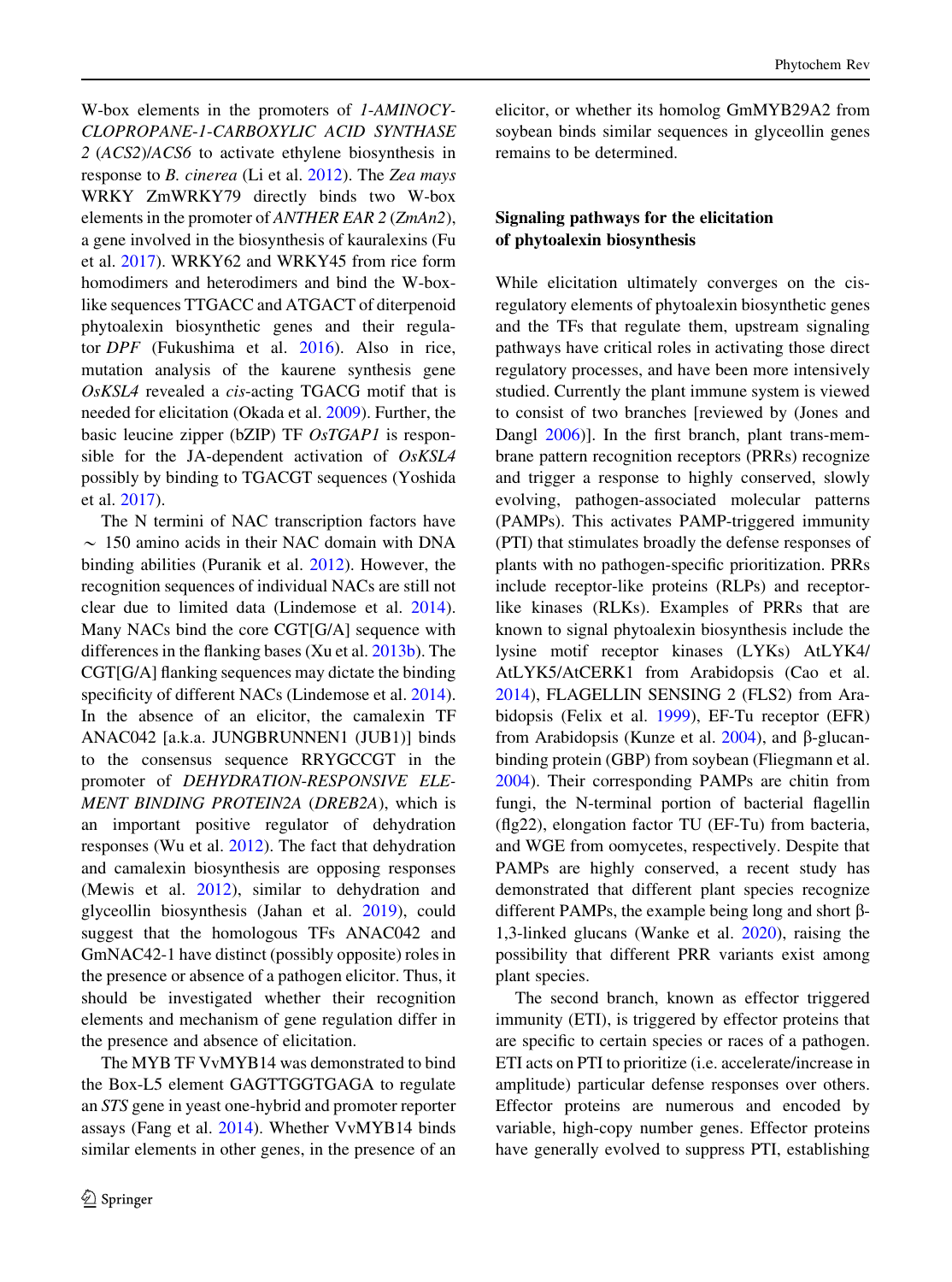effector triggered susceptibility (ETS). Plant resistance (R) genes have evolved to recognize specific effector proteins and prevent ETS. R genes commonly encode nucleotide binding-leucine rich repeat (NB-LRR) proteins (Gao et al. [2005](#page-17-0)). NB-LRR proteins function to block effector activities such as binding PRRs (the Guard Hypothesis) (Dangl and Jones [2001](#page-16-0)). R genes are numerous in plant genomes and their encoded proteins recognize effector proteins with gene-for-gene specificity (Flor [1942](#page-16-0)). Yet, pathogen recognition generally involves the stimulation of a complex web of partially overlapping signaling networks stimulated by PAMPs and ETIs (Wu et al. [2018\)](#page-21-0).

Following the perception of a biotic elicitor (i.e. a PAMP or effector) by plant cell receptor proteins, sequential events that typically follow include reversible phosphorylation and dephosphorylation of plasma membrane and cytosolic proteins, spiking of  $Ca^{2+}$  and proton levels in the cytosol, mitogenactivated protein kinase (MAPK) activation, reactive oxygen species (ROS) production, early defense gene expression, ethylene/JA, oxylipin, or salicylic acid (SA) biosynthesis and signaling, and finally the activation or expression of TFs for defense gene expressions such as those for the biosynthesis of phytoalexins (Zhao et al. [2005](#page-21-0)).

Specifically which hormone signaling pathways control the elicitation of phytoalexins may differ depending on the combination of PAMPs and effectors presented by the pathogen. For example, camalexin biosynthesis was elicited by either SA-dependent or independent pathways upon recognition of Pseudomonas syringae, Peronospora parasitica, and Phytophthora porri (Denby et al. [2005;](#page-16-0) Nawrath and Metraux [1999;](#page-19-0) Roetschi et al. [2001](#page-20-0)). SA and JA typically act antagonistically in plant defense signaling (Ahuja et al. [2012](#page-15-0); Takahashi et al. [2004\)](#page-21-0), yet JA also had a role in inducing camalexin in response to some pathogens. For example, the Arabidopsis JA biosynthesis mutant aos elicited only 14% of wildtype levels of camalexin in response to Botrytis cinerea (Rowe et al. [2010](#page-20-0)). By contrast the JA signaling mutant coi1 did not exhibit a reduction in camalexin biosynthesis after infection with Alternaria brassicicola (Thomma et al. [1999](#page-21-0)). JA belongs to the oxylipin family of biomolecules. Treatment of soybean cell cultures with a biosynthetic precursor of JA, namely 12-oxo phytodienoic acid (OPDA),

dramatically induced the accumulation of glyceollins, whereas JA and methyl jasmonate (MeJA) did not (Fliegmann et al. [2003\)](#page-16-0). Cytosolic  $Ca^{2+}$  signaling was also found to have a role in activating glyceollin biosynthesis in response to P. sojae WGE (Ebel et al. [1995;](#page-16-0) Fliegmann et al. [2003](#page-16-0); Stäb and Ebel [1987](#page-21-0)).  $Ca<sup>2+</sup>$  signaling and the calcium-dependent protein kinase CPK5 function upstream of SA biosynthesis and signaling in the Arabidopsis response to Pseudomonas syringae (Guerra et al. [2020](#page-17-0)).

Phytoalexins are often a major output of R gene signaling. To begin to understand the signaling responses mediated by the RESPONSE TO PHY-TOPHTHORA SOJAE (Rps) genes of soybean, Lin and colleagues conducted comparative transcriptomic analyses on 10 nearly-isogenic soybean lines (NILS) that were incompatible with race 1 P. sojae (Lin et al. [2014\)](#page-18-0). A comparison of the 10 incompatible NILs identified 369 and 770 genes that were collectively upand down-regulated compared to the susceptible variety Williams., respectively. All resistant lines shared the upregulation of the glyceollin biosynthesis gene PAL, and 13 other genes from ROS, SA, brassinosteroid (BR), ethylene and MAPK pathways.

Overall, a systems-level study of the responses of a wide range of plant species to PAMP/effector combinations is needed to understand how these hormone signaling pathways function to effect phytoalexin elicitation. Since PRRs and NB-LRRs directly affect the phosphorylation of proteins and kinase signaling is broadly involved in phytoalexin signaling, it is likely that hormones affect kinase signaling.

#### Kinase signaling of phytoalexin biosynthesis

The elicitation of camalexin biosynthesis by ANAC042 in Arabidopsis is suppressed by K252a, which is a potent inhibitor of  $Ca^{2+}/cal$ calmodulindependent protein kinases and serine/threonine protein kinases (Saga et al. [2012](#page-20-0)). However, most research on the involvement of kinases in signaling phytoalexin biosynthesis comes from studies of mitogen-activated protein kinases (MAPKs) in Arabidopsis. MAPK signaling is universal in eukaryotes. Upon recognition of a PAMP by PRRs, the signal is thought to be transmitted through sequential phosphorylations of MAPKKKs, MAPKKs, and then MAPKs. MAPKKKs phosphorylate the two serine/threonine residues that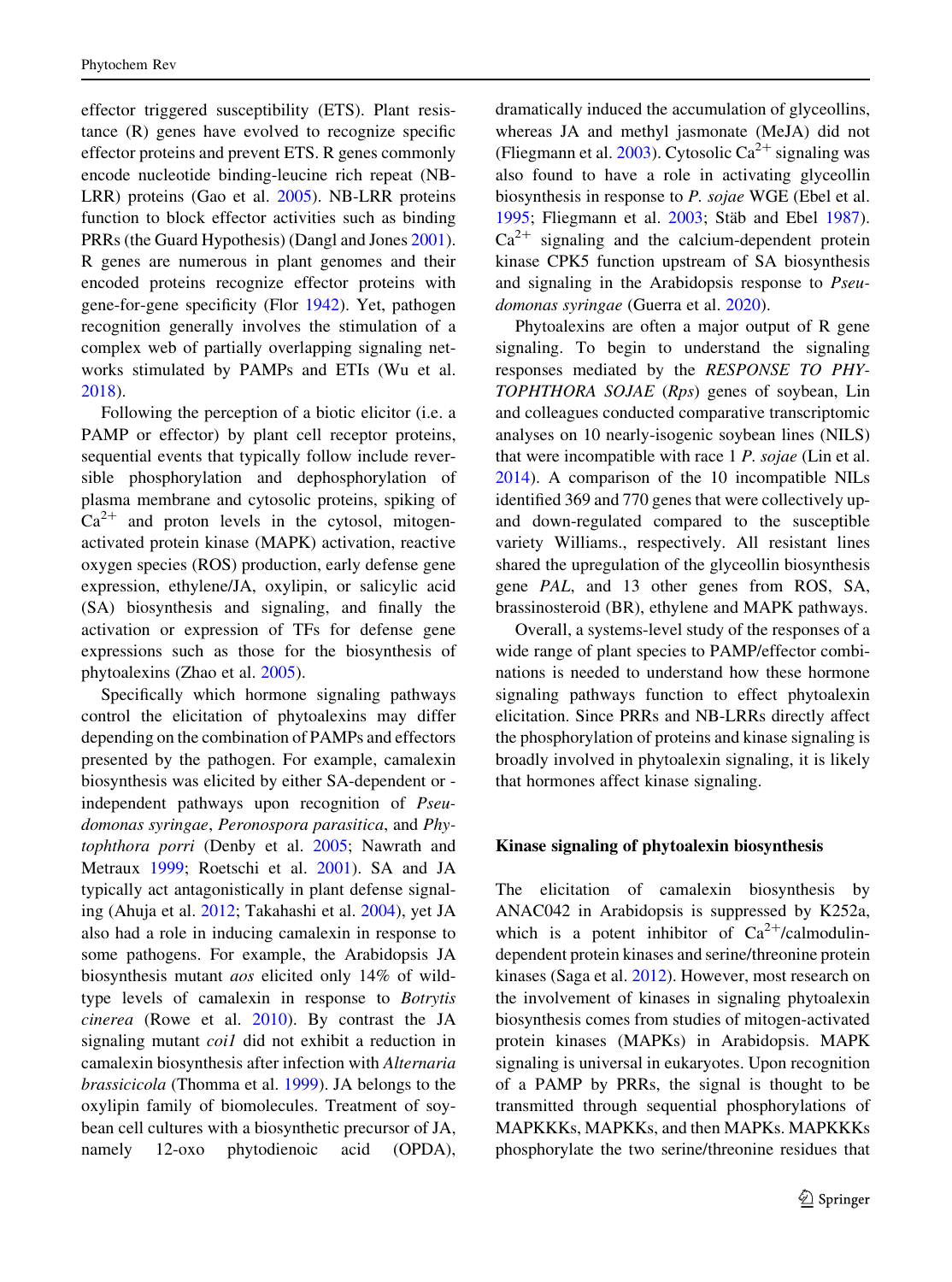are in the conserved S/T-X33-5-S/T motif of specific MAPKKs, which then phosphorylate the conserved tyrosine (Y) and threonine (T) residues of MAPKs (Huang et al.  $2011$ ; Zaïdi et al.  $2010$ ). The activated MAPKs then phosphorylate specific downstream proteins, such as TFs, to trigger cellular responses. In Arabidopsis, camalexin biosynthesis is regulated by the AtMKK4/AtMKK5-AtMPK3/AtMPK6 cascade (Kishi-Kaboshi et al. [2010\)](#page-18-0). In the absence of a pathogen, the activation of MPK3/MPK6 by MAPKK or MAPKKK is adequate to stimulate some camalexin biosynthesis (Ren et al. [2008\)](#page-20-0). The activation of MPK3/MPK6 upregulates multiple tryptophan (Trp) and camalexin biosynthesis genes, such as PAD3 (Ren et al. [2008\)](#page-20-0). A careful molecular analysis demonstrated that MPK4 phosphorylates a nuclear localized protein complex of MKS1 and the camlexin TF WRKY33, releasing WRKY33 to bind the promoter of PAD3 (Qiu et al. [2008](#page-20-0)). Further, WRKY33's transcription is regulated by the MPK3/MPK6 cascade and its phosphorylation by MPK3/MPK6 is required for full activity (Mao et al. [2011](#page-19-0)). These kinase signaling pathways leading to the activation of camalexin biosynthesis are illustrated in Fig. [3.](#page-12-0)

# Molecular mechanisms that limit phytoalexin accumulation by pathogens

In the final sections of this review, we focus on factors that limit or reduce phytoalexin accumulation. Prior to discussing mechanisms that exist in plant cells, we describe mechanisms used by microbes since (1) they are relevant to crop improvement for agriculture, and (2) potentially similar mechanisms could exist in plants. Phytoalexins are generally broadly toxic to microbial pathogens. Yet, some pathogens have evolved enzymes to catabolize, transform, or suppress phytoalexin synthesis to overcome their toxicity. The number of genes that are encoded by a pathogen to reduce the toxicity of any one phytoalexin remains unknown. Recently, using a transcriptomics approach, Wang and colleagues found that 187 genes were differentially expressed (DEGs) in Bursaphelenchus xylophilus in response to the terpenoid phytoalexin carvone (Wang et al. [2019\)](#page-21-0). By RNAi silencing of a cathepsin protease gene, they demonstrated that it was required for virulence. This could suggest that the degradation of phytoalexin biosynthesis or signaling proteins may be a mechanism used by some pathogens to reduce toxicity.

Several fungi detoxify phytoalexins directly using enzymes that have catabolic activities (Zeilinger et al. [2015\)](#page-21-0). For instance, A. brassicicola catabolizes brassinin using the enzyme brassinin hydrolase (Pedras et al. [2011](#page-20-0)). Fungal catabolism of phytoalexins can involve oxidation (brassinins, a dithiocarbamate detoxified by Leptosphaeria sp), or reduction of the oxoindole ring double bonds (wasalexin A by detoxified by L. maculans (Pedras and Abdoli [2017](#page-20-0)). Resveratrol from grapevine has antifungal activities against Rhizopus stolonifer Plasmopara viticola, and B. cinerea (Adrian et al. [1997](#page-15-0)). However, some races of B. cinerea can catabolize stilbenes by oxidation (Breuil et al. [1998;](#page-16-0) Bavaresco et al. [1997](#page-15-0); Sbaghi et al. [1996\)](#page-20-0). Sakuranetin is catabolized into sternbin and naringenin by  $3'$ -hydroxylation and  $7$ -O-demethylation activities encoded by Pyricularia oryzae (Kat-sumata et al. [2017\)](#page-18-0). Similarly, the fungus Fusarium solani encodes the enzyme kievitone hydratase that can efficiently catabolize kievitone into a less toxic product (Li et al. [1995\)](#page-18-0).

In addition to degradation, pathogens also biotransform phytoalexin molecules. The cruciferous phytoalexin rapalexin A undergoes the addition of a thiol group by Colletotrichum higginsianum and Colletotrichum dematium (Pedras and Thapa [2020\)](#page-20-0) . Notably, this is the same metabolic transformation that is catalyzed by insects and mammals (Pedras and Thapa [2020\)](#page-20-0). Camalexin can be bio-transformed by Rhizoctonia solani Kuhn to 5-hydroxycamalexin which is further hydroxylated into more polar metabolites that are less toxic (Pedras and Khan [2000\)](#page-20-0). P. sojae was shown to lack the ability to biotransform glyceollins, as some other microbes could, which may be the reason why glyceollins are toxic to that pathogen (Lygin et al. [2013\)](#page-19-0). L. maculans can biotransform a number of derivatives of camalexin, brassinin, and other phytoalexins, but it could not metabolize specifically camalexin and rapalexin, which were toxic to the pathogen. Similarly, camalexin could not be detoxified by A. brassicicola (Pedras and Abdoli [2017](#page-20-0)). Thus, introducing new phytoalexins into plants could help broaden their pathogen resistance.

The successful biotransformation of benzoxazolinone by Fusarium pseudograminearum correlates with infection in wheat (Kettle et al. [2015](#page-18-0)). In maize,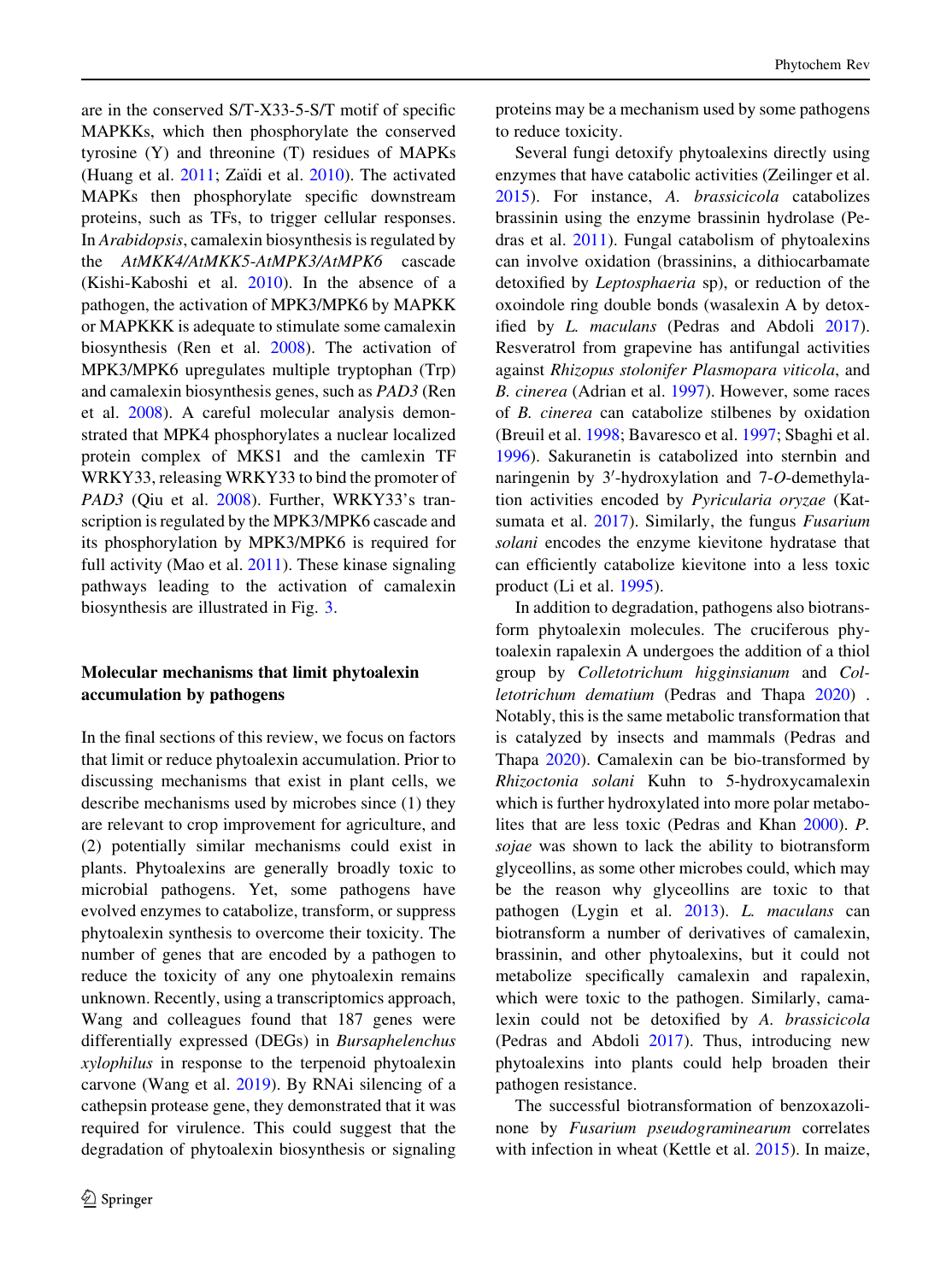<span id="page-12-0"></span>

Fig. 3 Phytoalexin kinase signaling networks in Arabidopsis. Signaling cascades that elicit camalexin biosynthesis begin with the recognition of pathogen-associated molecular patterns (PAMPs) and effectors by plant pattern recognition receptors (PRRs) and resistance (R) proteins, respectively. These initiate PAMP-triggered immunity (PTI) and effector-triggered immunity (ETI), respectively. Pathogens deliver effectors into the plant cell to suppress plant immunity, some plant genotypes encode the corresponding resistance (R) protein that recognize effectors, providing race-specific resistance. Among the earliest signaling events of PTI and ETI is mitogen-activated protein kinase (MAPK) cascades. MAPKs stimulate the activation of transcription of camalexin biosynthesis genes through the

the biotransformation of benzoxazolinone by Fusarium verticillioides is facilitated by an enzyme called N-malonyltransferase, encoded by the gene phosphorylation of WKRY33, complexed proteins (e.g. MKS1), and potentially other transcription factors (TFs). A strategy to enhance phytoalexin biosynthesis in plants includes overexpressing TFs, or phospho-mimicking mutants of TFs, to circumvent the MAPK cascade to partially (prime) or fully activate a phytoalexin biosynthesis pathway. The MYB orthologs GmMYB29A2 and VvMYB14 have conserved roles in activating glyceollin and stilbene biosynthesis pathways in soybean and grapevine, respectively. Red arrows indicate phosphorylation steps, blue arrow dephosphorylation and dotted arrows indicate multiple steps. Question marks indicate unidentified signaling components. This figure was adapted from Meng and Zhang [\(2013](#page-19-0)). (Color figure online)

FUSARIUM DETOXIFICATION OF BENZOXAZO-LINONE 2 (FDB2) (Kettle et al. [2015](#page-18-0)). Exogenous application of benzoxazolinone induced the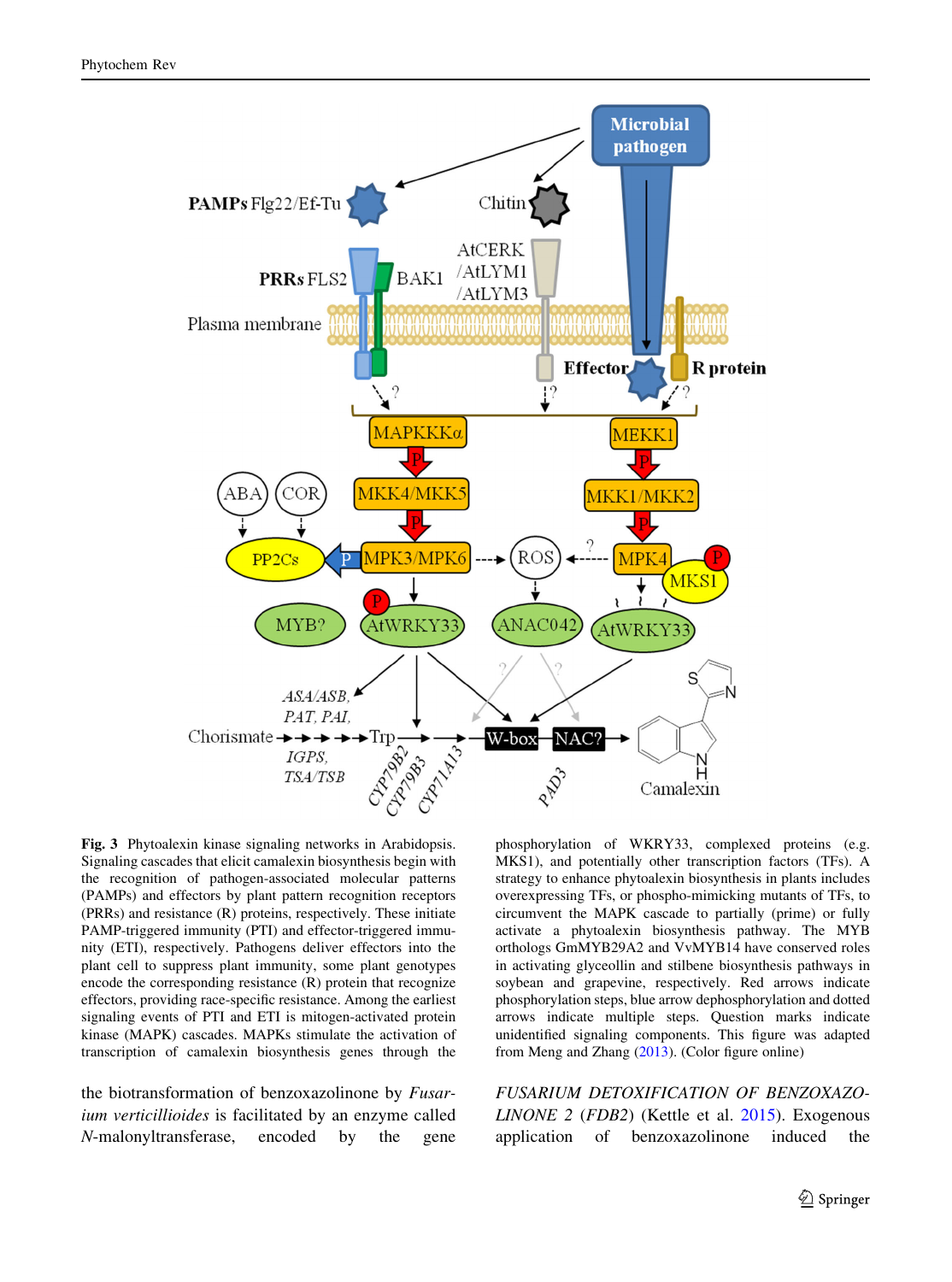expression of a nine gene cluster in F. pseudograminearum. Transgenic approaches including knocking out FDB2 and gene complementation of mutants with homologous FDB2 genes from F. verticillioides and F. graminearum showed that N-malonyltransferase is essential for benzoxazolinone detoxification (Kettle et al. [2015](#page-18-0)). The N-malonyltransferase enzyme from F. verticillioides also transforms 6-methoxy-benzoxazolin-2-one (MBOA) and benzoxazolin-2-one (BOA) (Glenn and Bacon [2009\)](#page-17-0). These results raise the possibility that at least some pathogens have evolved promiscuous enzymes for the detoxification of classes of phytoalexins. Sclerotinia sclerotiorum (Lib.) encodes an inducible N-glucosyltransferase that converts brassinin to 1-b-D-glucopyranosylbrassinin (Pedras et al. [2003](#page-20-0)). Similarly, virulent isolates of Leptosphaeria maculans transform brassinin into 3-indolecarboxaldehyde, however the enzyme remains unidentified (Pedras et al. [2003](#page-20-0)).

Interestingly, some phytoalexins can induce the detoxification of others. Camalexin induced BRASSI-NIN GLUCOSYLTRANSFERASE (BGT) expression in S. sclerotiorum which then glucosylated brassinin and possibly camalexin (Pedras and Ahiahonu [2002](#page-20-0)). Similarly, the rate of brassinin detoxification in L. maculans cultures increased significantly with the addition of camalexin, whereas spirobrassinin remained unaffected (Pedras and Ahiahonu [2005](#page-20-0)). Since the presence of one phytoalexin may induce the detoxification of another structurally similar molecule, engineering plants to biosynthesize a diversified repertoire of phytoalexin molecules could come at a cost in some instances.

# Molecular mechanisms of plant cells that limit phytoalexin accumulation

In addition to signaling pathways that stimulate phytoalexin biosynthesis, there are also mechanisms in plant cells that limit the accumulation of those molecules. These include the inhibition of biosynthesis, metabolite sensing, conversion, and degradation. Phytoalexins are biosynthesized in relatively low amounts and only transiently upon elicitation. It remains unclear whether this is to limit any potential self-toxicity or to ensure sufficient cellular energy for other processes of the defense response program. In soybean, glyceollin degradation is constitutive.

Supplying non-elicited seed tissues with glyceollins resulted in their rapid degradation (Farrell et al. [2017](#page-16-0)). Further, co-treatment with the heavy metal elicitor silver nitrate slowed the rate of glyceollin degradation and stimulated the hydrolysis of  $6''$ -O-malonyldaidzin to daidzein, which is a biosynthetic intermediate of glyceollins. The putative enzyme or process responsible for catabolizing glyceollins remains unknown. Interestingly, the paralogue of the glyceollin activator GmMYB29A2, namely GmMYB29A1, reduced glyceollin metabolite accumulation when overexpressed in WGE-elicited soybean roots without affecting the transcript levels of most glyceollin biosynthesis genes (Jahan et al. [2020\)](#page-18-0). Previous pulse-chase experiments using biosynthetic intermediates demonstrated that elicitation by P. sojae enhanced not only glyceollin I biosynthesis but also its turnover (Bhattacharyya and Ward [1987](#page-16-0)). Thus, knocking out the enzyme or molecular process regulated by GmMYB29A1 could be effectve strategies for enhancing glyceollin accumulation.

A TF has been identified that limits phytoalexin biosynthesis. Both stable and transient overexpression of VvWRKY8 in grapevine reduced expression levels of VvMYB14, the STS genes VvSTS15/21, and resveratrol metabolite levels (Jiang et al. [2018\)](#page-18-0). VvWRKY8 was found to not bind the promoters of VvMYB14 and VvSTS15/21 by yeast one-hybrid assays. Yet, by using yeast two hybrid (Y2H), VvWRKY8 was shown to physically interact with the STS regulator VvMYB14 through their N-terminal domains. This interaction putatively blocks VvMYB14 from binding the VvSTS15/21 promoters to prevent the activation of resveratrol biosynthesis (Jiang et al. [2018](#page-18-0)). In contrast, the WRKY TF AsWRKY44 from the agarwood tree (Aquilaria sinensis) is released from the promoter of the AGARWOOD SESQUITERPENE SYNTHASE 1 (ASS1) gene in response to wounding or JA treatment (Sun et al. [2020\)](#page-21-0), demonstrating a second type of inhibition mechanism for phytoalexin biosynthesis genes.

In addition to the degradation of phytoalexin molecules and the inhibition of their biosynthesis, metabolite sensing and subsequent signaling mechanisms have been shown to limit phytoalexin biosynthesis. The membrane associated signaling protein PHOSPHOLIPASE A2 (PLA2) is involved in initiating benzophenanthridin and monoterpene indole alkaloid phytoalexin biosynthesis in Eschscholzia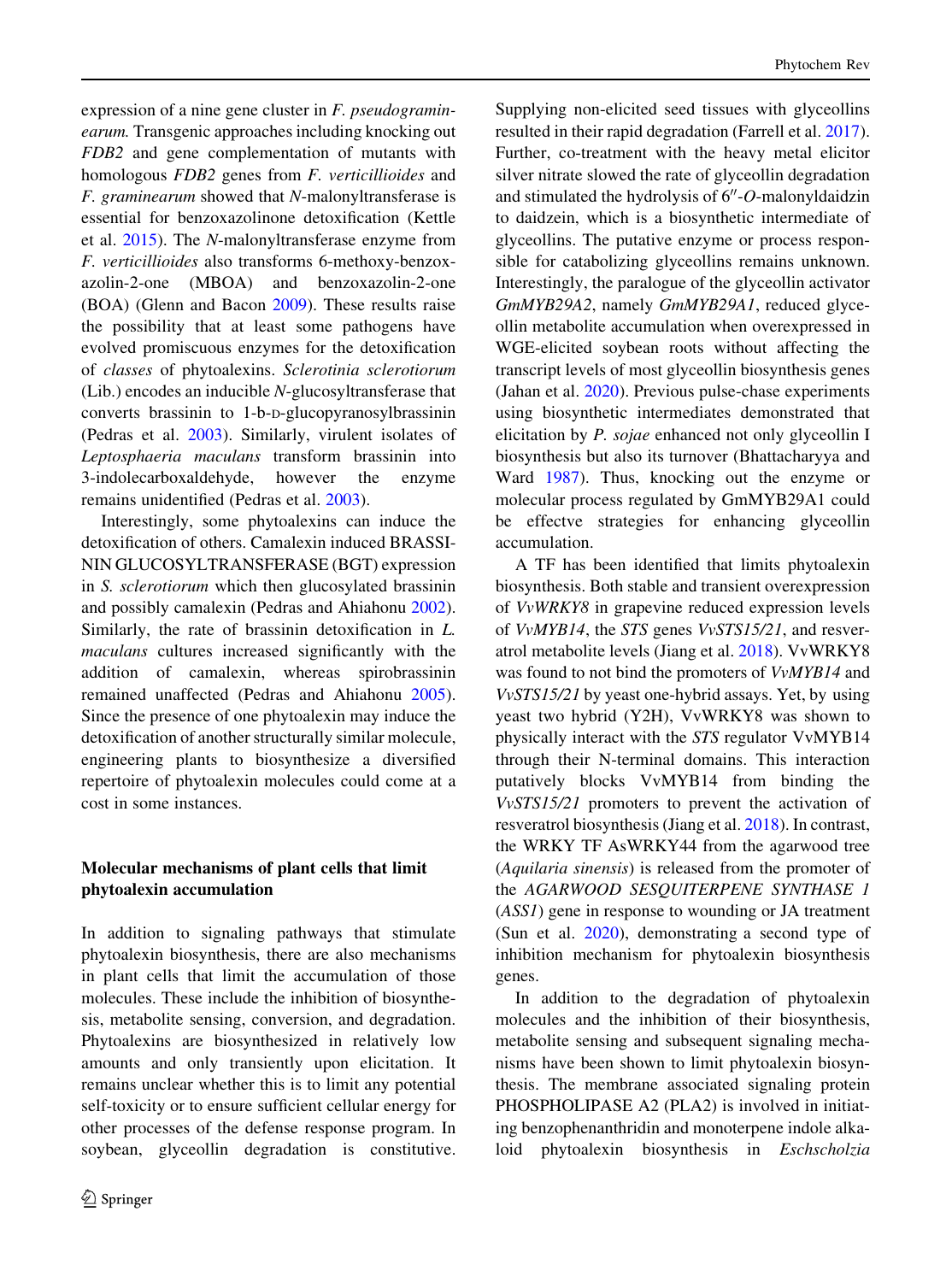californica and Catharanthus roseus, respectively (Heinze et al. [2015](#page-17-0)). However, each alkaloid inhibited the activity of their respective PLA2 only. 3D homology modeling predicted that the binding sites of each PLA2 accommodated specifically the host alkaloid. It remains to be determined whether the binding pockets can be removed or whether introducing a PLA2 gene from one plant species into another can effectively remove this feedback inhibition mechanism.

#### ABA is a negative regulator of phytoalexins

The effects of plant hormones on the elicitation of phytoalexins are briefly described in the section entitled Signaling pathways for the elicitation of phytoalexin biosynthesis and have been reviewed in detail elsewhere (Erb et al. [2012;](#page-16-0) Mauch-Mani and Mauch [2005](#page-19-0)). However, abscisic acid (ABA) may warrant additional coverage due to relatively recent advances in understanding its role as a potent negative regulator of phytoalexin biosynthesis. ABA is a plant hormone that is well known for its prominent role in signaling particular abiotic stresses, but comparatively little is known about its role in pathogen signaling (Mauch-Mani and Mauch [2005](#page-19-0)). Early studies led to the speculation that ABA may inhibit phytoalexin responses since abiotic stresses that stimulate ABA biosynthesis strongly correlated with enhanced susceptibility. For example drought stress in Arabidopsis and cold stress in rice resulted in compatibility with P. syringae (Mohr and Cahill [2003\)](#page-19-0) and Magnaporthe grisea (Koga et al. [2004](#page-18-0)), respectively. Similarly, ABA signaling was shown to suppress the biosynthesis kievitone in common bean (Goossens and Vendrig [1982\)](#page-17-0), and the rishitin in potato, causing compatibility with Phytophthora infestans (Henfling et al. [1980](#page-17-0)). More recently, ABA biosynthetic mutants exhibited enhanced resistance to bacterial and fungal pathogens (Asselbergh et al. [2007;](#page-15-0) de Torres-Zabala et al. [2009](#page-16-0)), whereas ABA biosynthesis gene overxpressors had enhanced susceptibility (Fan et al. [2009](#page-16-0)). Further, effectors secreted by P. syringae stimulated the expression of ABA biosynthesis and signaling genes, rendering Arabidopsis compatible (de Torres-Zabala et al. [2007](#page-16-0)).

ABA signaling during pathogen interactions was often found to be antagonistic to ethylene, salicylic acid, and/or jasmonic acid pathways that induce plant defense gene expressions. This has been reported for tomato (Audenaert et al. [2002;](#page-15-0) Thaler and Bostock [2004\)](#page-21-0), Arabidopsis (de Torres-Zabala et al. [2007,](#page-16-0) [2009;](#page-16-0) Anderson et al. [2004](#page-15-0); Hillwig et al. [2016;](#page-17-0) Mohr and Cahill [2003](#page-19-0); Kerchev et al. [2013\)](#page-18-0), rice (Xu et al. [2013a](#page-21-0); Jiang et al. [2010;](#page-18-0) Nahar et al. [2012\)](#page-19-0) and tobacco (Kusajima et al. [2010\)](#page-18-0). Transient increases in ABA were observed to accumulate at infection sites of compatible, but not incompatible interactions, in potato, sugar beet, and soybean (Cahill and Ward [1989](#page-16-0); Henfling et al. [1980;](#page-17-0) Schmidt et al. [2008\)](#page-20-0). In contrast, ABA-deficient mutants of tobacco exhibited increases in the levels of capsidiol compared to wild-type plants when elicited with B. cinerea (Mialoundama et al. [2009\)](#page-19-0). Also, expressions of the ABA degradation gene ABA 8'-HYDROXYLASE increased with capsidiol biosynthesis, suggesting that ABA degradation was a component of the capsidiol elicitation mechanism (Mialoundama et al. [2009\)](#page-19-0).

During the interaction of incompatible soybean variety Harosoy 63 with race 1 P. sojae, ABA concentrations were rapidly reduced beginning 4 h after inoculation, whereas ABA concentrations were transiently increased at this time during a compatible interaction (Cahill and Ward [1989\)](#page-16-0). Treatment with the ABA biosynthesis inhibitor norflurazon rendered the compatible genotype Harosoy incompatible and conversely, treatment of resistant genotype Harosoy 63 with ABA rendered it susceptible (Mohr and Cahill [2001;](#page-19-0) Ward et al. [1989](#page-21-0); McDonald and Cahill [1999](#page-19-0)). ABA treatment was found to inhibit the expression of PHENYLALANINE AMMONIA-LYASE (PAL) gene that typically occurred early during an incompatible interaction (Ward et al. [1989](#page-21-0)). PAL isogenes are required for glyceollin and cell wall lignin biosynthesis. It was Mohr and Cahill that discovered that treating soybean with ABA affected specifically glyceollin biosynthesis and had no effect on lignin biosynthesis or HR during compatible interactions (Mohr and Cahill [2001\)](#page-19-0).

Despite that ABA is an important negative regulator of phytoalexin biosynthesis in a broad range of plant species, its mechanisms of inhibiting phytoalexin signaling remain unclear. A recent study demonstrated that ABA induces the expression of the protein phosphatases 2Cs (PP2Cs), HAI1, HAI2, and HAI3, which directly dephosphorylate MPK3 and MPK6 (Mine et al. [2017](#page-19-0)). As described in the section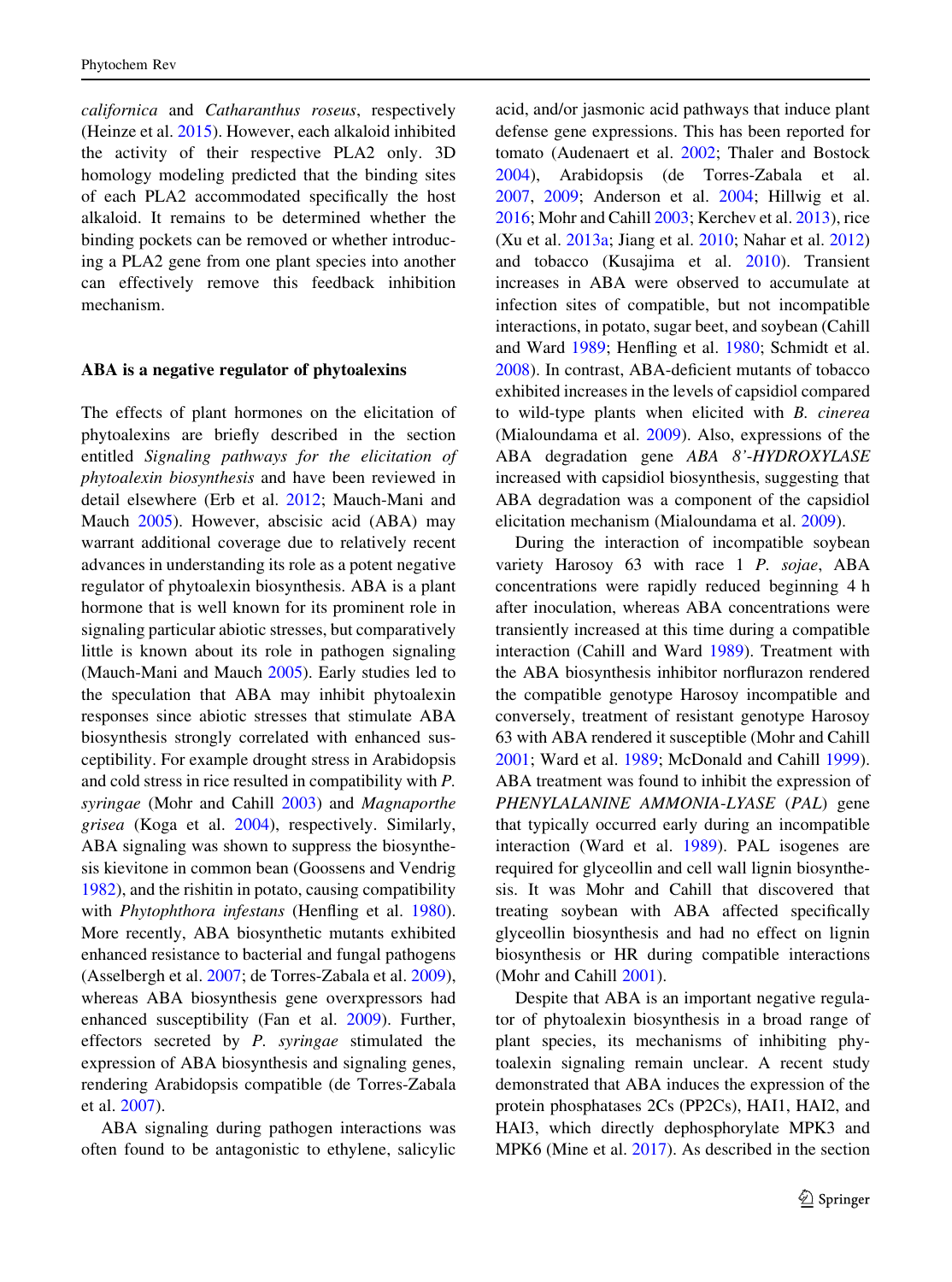<span id="page-15-0"></span>entitled Kinase signaling of phytoalexin biosynthesis, the phosphorylation of the TF WRKY33 by MPK3/ MPK6 is required for WRKY33 to fully activate camalexin biosynthesis (Mao et al. [2011\)](#page-19-0). Mine and colleagues also demonstrated that P. syringae induces the expression of HAI1 through a cornatine (COR) mediated pathway to promote compatibility with P. syringae (Mine et al. [2017\)](#page-19-0). Thus, PP2C-mediated dephosphorylation of MPK3/MPK6 may be a mechanism by which ABA signaling is used by plant and exploited by pathogens to reduce phytoalexin biosynthesis (Fig.  $3$ ).

### **Conclusions**

Phytoalexins have important roles in mediating the protection of crops against economically devastating pathogens in agriculture. Further, with increased accessibility, their potent medicinal activities could render them important pharmaceuticals for the treatment and prevention of debilitating diseases. However, more research is required to assess the bioactivities of phytoalexins and understand how they can be administered or chemically modified for particular clinical treatments. Some phytoalexins are not economical to synthesize using chemistry methods, making their biosynthesis in plants a major source for improving their accessibility. This has led to diverse efforts in understanding how to enhance their biosynthesis in plants. Recent studies have provided clues as to the existence of a conserved TF network that directly regulates diverse phytoalexin biosynthesis pathways in different plant species. Bioengineering this TF network could be the key to 'unlocking' plant metabolism to biosynthesize massive amounts of phytoalexin molecules. Recent evidence suggests that it could also be manipulated to engineer resistance to pathogens. A systems level re-engineering of plant cells, including upregulating key TFs, removing amino acid residues from feedback signaling proteins, and knocking out negative regulators could be achieved using recently discovered efficient plant transformation methods. A systems level understanding of phytoalexin gene regulation should be a major goal of modern plant science since it could lead to economical sources of pharmaceuticals and improved food security.

Acknowledgements We acknowledge the support of the Natural Sciences and Engineering Research Council of Canada (NSERC), Funding Number RGPIN-2020-06111. We express our sincere gratitude to the National Institutes of Health AREA R-15 Program for selecting our proposal entitled 'Unlocking the Regulation of Phytoalexin Biosynthesis' for funding, despite that we were not permitted to retain the award upon moving our research program to Canada. We also thank Phytochemistry Reviews Editor-In-Chief Dr. Reinhard Jetter for the invitation to write this review and the excellent Reviewers for their suggested improvements.

# References

- Adrian M, Jeandet P, Veneau J, Weston LA, Bessis R (1997) Biological activity of resveratrol, a stilbenic compound from grapevines, against Botrytis cinerea, the causal agent for gray mold. J Chem Ecol 23(7):1689–1702
- Ahuja I, Kissen R, Bones AM (2012) Phytoalexins in defense against pathogens. Trends Plant Sci 17(2):73–90
- Aisyah S, Gruppen H, Madzora B, Vincken JP (2013) Modulation of isoflavonoid composition of Rhizopus oryzae elicited soybean (Glycine max) seedlings by light and wounding. J Agric Food Chem 61(36):8657–8667. [https://](https://doi.org/10.1021/jf4020203) [doi.org/10.1021/jf4020203](https://doi.org/10.1021/jf4020203)
- Amorim A, Lidiane L, da Fonseca dos Santos R, Pacifico Bezerra Neto J, Guida-Santos M, Crovella S, Maria Benko-Iseppon A (2017) Transcription factors involved in plant resistance to pathogens. Curr Protein Pept Sci 18(4):335–351
- Anderson JP, Badruzsaufari E, Schenk PM, Manners JM, Desmond OJ, Ehlert C, Maclean DJ, Ebert PR, Kazan K (2004) Antagonistic interaction between abscisic acid and jasmonate-ethylene signaling pathways modulates defense gene expression and disease resistance in Arabidopsis. Plant Cell 16(12):3460–3479. [https://doi.org/10.1105/tpc.](https://doi.org/10.1105/tpc.104.025833) [104.025833](https://doi.org/10.1105/tpc.104.025833)
- Asselbergh B, Curvers K, França SC, Audenaert K, Vuylsteke M, Van Breusegem F, Höfte M (2007) Resistance to Botrytis cinerea in sitiens, an abscisic acid-deficient tomato mutant, involves timely production of hydrogen peroxide and cell wall modifications in the epidermis. Plant Physiol 144(4):1863–1877
- Audenaert K, De Meyer GB, Hofte MM (2002) Abscisic acid determines basal susceptibility of tomato to Botrytis cinerea and suppresses salicylic acid-dependent signaling mechanisms. Plant Physiol 128(2):491–501. [https://doi.](https://doi.org/10.1104/pp.010605) [org/10.1104/pp.010605](https://doi.org/10.1104/pp.010605)
- Bai R, Luo Y, Wang L, Li J, Wu K, Zhao G, Duan D (2019) A specific allele of MYB14 in grapevine correlates with high stilbene inducibility triggered by  $Al^{3+}$  and UV-C radiation. Plant Cell Rep 38(1):37–49
- Bamji SF, Corbitt C (2017) Glyceollins: soybean phytoalexins that exhibit a wide range of health-promoting effects. J Funct Foods 34:98–105
- Bavaresco L, Petegolli D, Canto E, Fregoni M, Chiusa G, Trevisan M (1997) Elicitation and accumulation of stilbene phytoalexins in grapevine berries infected by Botrytis cinerea. VITIS-GEILWEILERHOF- 36:77–84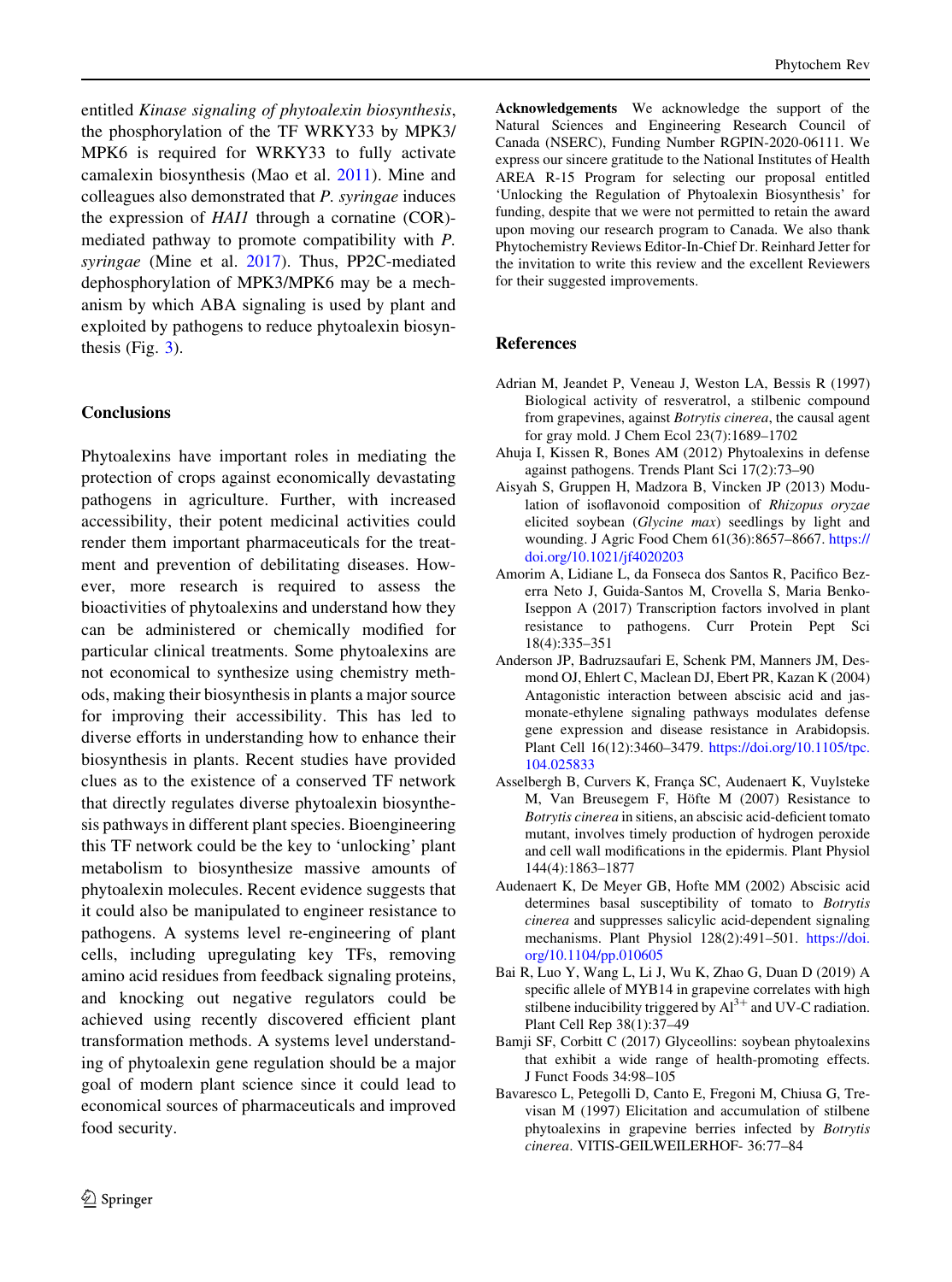- <span id="page-16-0"></span>Bhattacharyya M, Ward E (1985) Differential sensitivity of Phytophthora megasperma f. sp. glycinea isolates to glyceollin isomers. Physiol Plant Pathol 27(3):299–310
- Bhattacharyya M, Ward E (1986) Resistance, susceptibility and accumulation of glyceollins I–III in soybean organs inoculated with Phytophthora megasperma f. sp. glycinea. Physiol Mol Plant Pathol 29(2):227–237
- Bhattacharyya M, Ward E (1987) Biosynthesis and metabolism of glyceollin I in soybean hypocotyls following wounding or inoculation with Phytophthora megasperma f. sp. glycinea. Physiol Mol Plant Pathol 31(3):387–405
- Boue SM, Carter CH, Ehrlich KC, Cleveland TE (2000) Induction of the soybean phytoalexins coumestrol and glyceollin by Aspergillus. J Agric Food Chem 48(6):2167–2172
- Brand LH, Fischer NM, Harter K, Kohlbacher O, Wanke D (2013) Elucidating the evolutionary conserved DNAbinding specificities of WRKY transcription factors by molecular dynamics and in vitro binding assays. Nucleic Acids Res 41(21):9764–9778
- Breuil A-C, Adrian M, Pirio N, Meunier P, Bessis R, Jeandet P (1998) Metabolism of stilbene phytoalexins by Botrytis cinerea: 1. Characterization of a resveratrol dehydrodimer. Tetrahedron Lett 39(7):537–540
- Budovská M, Selešová I, Tischlerová V, Michalková R, Mojžiš J (2020) Design, synthesis and biological evaluation of novel 5-bromo derivatives of indole phytoalexins. Beilstein Arch 1:23
- Cahill D, Ward E (1989) Rapid localized changes in abscisic acid concentrations in soybean in interactions with Phytophthora megasperma f. sp. glycinea or after treatment with elicitors. Physiol Mol Plant Pathol 35(6):483–493
- Cao Y, Liang Y, Tanaka K, Nguyen CT, Jedrzejczak RP, Joachimiak A, Stacey G (2014) The kinase LYK5 is a major chitin receptor in Arabidopsis and forms a chitin-induced complex with related kinase CERK1. Elife 3:e03766
- Carriere PP, Llopis SD, Naiki AC, Nguyen G, Phan T, Nguyen MM, Preyan LC, Yearby L, Pratt J, Burks H (2015) Glyceollin I reverses epithelial to mesenchymal transition in letrozole resistant breast cancer through ZEB1. Int J Environ Res Public Health 13(1):10
- Chang H-X, Hartman GL (2017) Characterization of insect resistance loci in the USDA soybean germplasm collection using genome-wide association studies. Front Plant Sci 8:670
- Cheng Q, Li N, Dong L, Zhang D, Fan S, Jiang L, Wang X, Xu P, Zhang S (2015) Overexpression of soybean isoflavone reductase (GmIFR) enhances resistance to phytophthora sojae in soybean. Front Plant Sci 6:1024. [https://doi.org/10.](https://doi.org/10.3389/fpls.2015.01024) [3389/fpls.2015.01024](https://doi.org/10.3389/fpls.2015.01024)
- Cheng CK, Luo JY, Lau CW, Chen ZY, Tian XY, Huang Y (2020) Pharmacological basis and new insights of resveratrol action in the cardiovascular system. Br J Pharmacol 177:1258–1277
- Dangl JL, Jones JD (2001) Plant pathogens and integrated defence responses to infection. Nature 411(6839):826–833. <https://doi.org/10.1038/35081161>
- de Torres-Zabala M, Truman W, Bennett MH, Lafforgue G, Mansfield JW, Egea PR, Bogre L, Grant M (2007) Pseudomonas syringae pv. tomato hijacks the Arabidopsis abscisic acid signalling pathway to cause disease. EMBO J

26(5):1434–1443. [https://doi.org/10.1038/sj.emboj.](https://doi.org/10.1038/sj.emboj.7601575) [7601575](https://doi.org/10.1038/sj.emboj.7601575)

- de Torres-Zabala M, Bennett MH, Truman WH, Grant MR (2009) Antagonism between salicylic and abscisic acid reflects early host–pathogen conflict and moulds plant defence responses. Plant J 59(3):375–386. [https://doi.org/](https://doi.org/10.1111/j.1365-313X.2009.03875.x) [10.1111/j.1365-313X.2009.03875.x](https://doi.org/10.1111/j.1365-313X.2009.03875.x)
- Demirer GS, Zhang H, Matos JL, Goh NS, Cunningham FJ, Sung Y, Chang R, Aditham AJ, Chio L, Cho M-J (2019) High aspect ratio nanomaterials enable delivery of functional genetic material without DNA integration in mature plants. Nat Nanotechnol 14:456–464
- Denby KJ, Jason LJ, Murray SL, Last RL (2005) ups1, an Arabidopsis thaliana camalexin accumulation mutant defective in multiple defence signalling pathways. Plant J 41(5):673–684
- Doyle C, Higginbottom K, Swift TA, Winfield M, Bellas C, Benito-Alifonso D, Fletcher T, Galan CM, Edwards K, Whitney HM (2019) A simple method for spray-on gene editing in planta. bioRxiv:805036
- Duan D, Fischer S, Merz P, Bogs J, Riemann M, Nick P (2016) An ancestral allele of grapevine transcription factor MYB14 promotes plant defence. J Exp Bot 67(6):1795–1804
- Ebel J, Feger M, Kissel U, Mithöfer A, Waldmüller T, Bhagwat AA, Cosio EG (1995) Elicitor-binding proteins and signal transduction in the activation of a phytoalexin defense response. Can J Bot 73(S1):506–510
- Erb M, Meldau S, Howe GA (2012) Role of phytohormones in insect-specific plant reactions. Trends Plant Sci 17(5):250–259
- Fan J, Hill L, Crooks C, Doerner P, Lamb C (2009) Abscisic acid has a key role in modulating diverse plant-pathogen interactions. Plant Physiol 150(4):1750–1761
- Fang L, Hou Y, Wang L, Xin H, Wang N, Li S (2014) Myb14, a direct activator of STS, is associated with resveratrol content variation in berry skin in two grape cultivars. Plant Cell Rep 33(10):1629–1640
- Farrell KC, Jahan MA, Kovinich N (2017) Distinct mechanisms of biotic and chemical elicitors enable additive elicitation of the anticancer phytoalexin Glyceollin I. Molecules 22(8):1261–1273
- Felix G, Duran JD, Volko S, Boller T (1999) Plants have a sensitive perception system for the most conserved domain of bacterial flagellin. Plant J 18(3):265–276
- Fischer DC, Kogan M, Paxton J (1990) Effect of glyceollin, a soybean phytoalexin, on feeding by three phytophagous beetles (Coleoptera: Coccinellidae and Chrysomelidae): dose versus response. Environ Entomol 19(5):1278–1282
- Fliegmann J, Schüler G, Boland W, Ebel J, Mithöfer A (2003) The role of octadecanoids and functional mimics in soybean defense responses. Biol Chem 384(3):437–446
- Fliegmann J, Mithofer A, Wanner G, Ebel J (2004) An ancient enzyme domain hidden in the putative beta-glucan elicitor receptor of soybean may play an active part in the perception of pathogen-associated molecular patterns during broad host resistance. J Biol Chem 279(2):1132–1140. <https://doi.org/10.1074/jbc.M308552200>
- Flor H (1942) Inheritance of pathogenicity in Melampsora lini. Phytopathology 32:653–669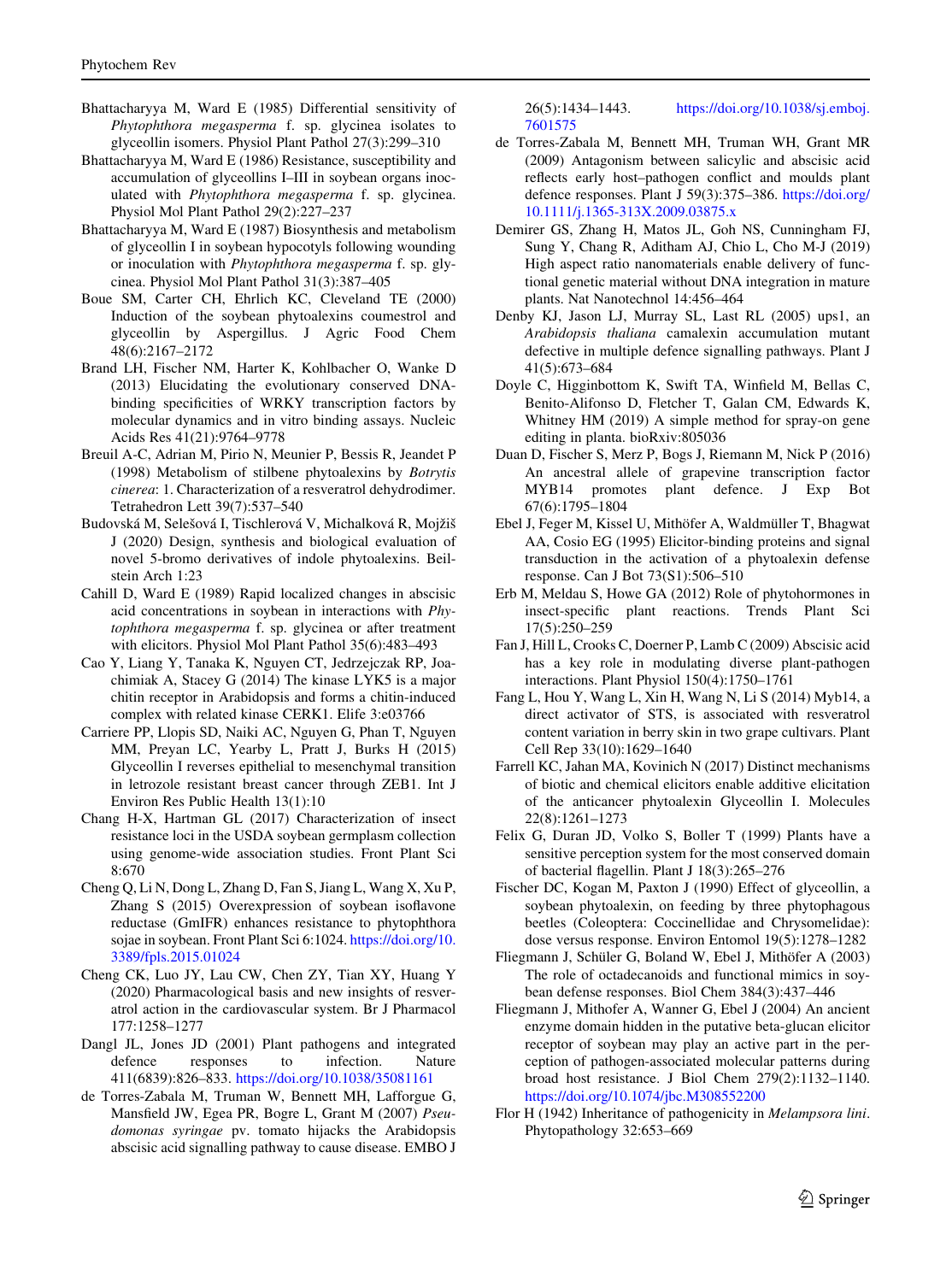- <span id="page-17-0"></span>Frerigmann H, Glawischnig E, Gigolashvili T (2015) The role of MYB34, MYB51 and MYB122 in the regulation of camalexin biosynthesis in Arabidopsis thaliana. Front Plant Sci 6:654
- Fu J, Liu Q, Wang C, Liang J, Liu L, Wang Q (2017) ZmWRKY79 positively regulates maize phytoalexin biosynthetic gene expression and is involved in stress response. J Exp Bot 69(3):497–510
- Fukushima S, Mori M, Sugano S, Takatsuji H (2016) Transcription factor WRKY62 plays a role in pathogen defense and hypoxia-responsive gene expression in rice. Plant Cell Physiol 57(12):2541–2551
- Gao H, Narayanan NN, Ellison L, Bhattacharyya MK (2005) Two classes of highly similar coiled coil-nucleotide binding-leucine rich repeat genes isolated from the Rps1-k locus encode Phytophthora resistance in soybean. Mol Plant Microbe Interact 18(10):1035–1045. [https://doi.org/](https://doi.org/10.1094/MPMI-18-1035) [10.1094/MPMI-18-1035](https://doi.org/10.1094/MPMI-18-1035)
- Gary S, Adegboye J, Popp B, Cocuron J-C, Woodrum B, Kovinich N (2018) Combining semi-synthesis with plant and microbial biocatalysis: new frontiers in producing a chemical arsenal against cancer. RSC Adv 8(38):21332–21339
- Glenn A, Bacon C (2009) FDB2 encodes a member of the arylamine N-acetyltransferase family and is necessary for biotransformation of benzoxazolinones by Fusarium verticillioides. J Appl Microbiol 107(2):657–671
- Gong C, Xia H (2020) Resveratrol suppresses melanoma growth by promoting autophagy through inhibiting the PI3K/AKT/ mTOR signaling pathway. Exp Ther Med 19(3):1878–1886
- Goossens J, Vendrig J (1982) Effects of abscisic acid, cytokinins, and light on isoflavonoid phytoalexin accumulation in Phaseolus vulgaris L. Planta 154(5):441–446
- Goossens A, Mertens J, Pollier J, Bossche RV, López-Vidriero I, Franco-Zorrilla JM (2015) The bHLH transcription factors TSAR1 and TSAR2 regulate triterpene saponin biosynthesis in Medicago truncatula. Plant Physiol 170(1):194–210
- Graham T, Kim J, Graham M (1990) Role of constitutive isoflavone conjugates in the accumulation of glyceollin in soybean infected with Phytophthora megasperma. Mol Plant Microbe Interact 3:157–166
- Graham TL, Graham MY, Subramanian S, Yu O (2007) RNAi silencing of genes for elicitation or biosynthesis of 5-deoxyisoflavonoids suppresses race-specific resistance and hypersensitive cell death in Phytophthora sojae infected tissues. Plant Physiol 144(2):728–740
- Großkinsky DK, van der Graaff E, Roitsch T (2012) Phytoalexin transgenics in crop protection—fairy tale with a happy end? Plant Sci 195:54–70
- Guerra T, Schilling S, Hake K, Gorzolka K, Sylvester FP, Conrads B, Westermann B, Romeis T (2020) Calciumdependent protein kinase 5 links calcium signaling with N-hydroxy-l-pipecolic acid-and SARD 1-dependent immune memory in systemic acquired resistance. New Phytol 225(1):310–325
- Hahn MG, Bonhoff A, Grisebach H (1985) Quantitative localization of the phytoalexin glyceollin I in relation to fungal hyphae in soybean roots infected with Phytophthora megasperma f. sp. glycinea. Plant Physiol 77(3):591–601
- Hasegawa M, Mitsuhara I, Seo S, Imai T, Koga J, Okada K, Yamane H, Ohashi Y (2010) Phytoalexin accumulation in the interaction between rice and the blast fungus. Mol Plant Microbe Interact 23(8):1000–1011
- He Y, Xu J, Wang X, He X, Wang Y, Zhou J, Zhang S, Meng X (2019) The Arabidopsis pleiotropic drug resistance transporters PEN3 and PDR12 mediate camalexin secretion for resistance to Botrytis cinerea. Plant Cell 31(9):2206–2222
- Heinze M, Brandt W, Marillonnet S, Roos W (2015) "Self" and "non-self" in the control of phytoalexin biosynthesis: plant phospholipases A2 with alkaloid-specific molecular fingerprints. Plant Cell 27(2):448–462
- Henfling J, Bostock R, Kuc J (1980) Effect of abscisic acid on rishitin and lubimin accumulation and resistance to Phytophthora infestans and Cladosporium cucumerinum in potato tuber tissue slices. Phytopathology potato tuber tissue slices. Phytopathology 70(11):1074–1078
- Heo KT, Kang S-Y, Hong Y-S (2017) De novo biosynthesis of pterostilbene in an Escherichia coli strain using a new resveratrol O-methyltransferase from Arabidopsis. Microb Cell Fact 16(1):30
- Hillwig MS, Chiozza M, Casteel CL, Lau ST, Hohenstein J, Hernandez E, Jander G, MacIntosh GC (2016) Abscisic acid deficiency increases defence responses against Myzus persicae in Arabidopsis. Mol Plant Pathol 17(1):225–235. <https://doi.org/10.1111/mpp.12274>
- Hohenstein JD, Studham ME, Klein A, Kovinich N, Barry K, Lee YJ, MacIntosh GC (2019) Transcriptional and chemical changes in soybean leaves in response to long-term Aphid colonization. Front Plant Sci 10:310
- Höll J, Vannozzi A, Czemmel S, D'Onofrio C, Walker AR, Rausch T, Lucchin M, Boss PK, Dry IB, Bogs J (2013) The R2R3-MYB transcription factors MYB14 and MYB15 regulate stilbene biosynthesis in Vitis vinifera. Plant Cell 25(10):4135–4149
- Huang J-S, Barker KR (1991) Glyceollin I in soybean-cyst nematode interactions: spatial and temporal distribution in roots of resistant and susceptible soybeans. Plant Physiol 96(4):1302–1307
- Huang X-S, Luo T, Fu X-Z, Fan Q-J, Liu J-H (2011) Cloning and molecular characterization of a mitogen-activated protein kinase gene from Poncirus trifoliata whose ectopic expression confers dehydration/drought tolerance in transgenic tobacco. J Exp Bot 62(14):5191–5206
- Huffaker A, Kaplan F, Vaughan MM, Dafoe NJ, Ni X, Rocca JR, Alborn HT, Teal PE, Schmelz EA (2011) Novel acidic sesquiterpenoids constitute a dominant class of pathogeninduced phytoalexins in maize. Plant Physiol 156(4):2082–2097
- Ingham JL (1979) Phytoalexin production by flowers of garden pea (Pisum sativum). Zeitschrift für Naturforschung C 34(3–4):296–298
- Jahan MA, Kovinich N (2019) Acidity stress for the systemic elicitation of glyceollin phytoalexins in soybean plants. Plant Signal Behav 14(7):1604018
- Jahan MA, Harris B, Lowery M, Coburn K, Infante AM, Percifield RJ, Ammer AG, Kovinich N (2019) The NAC family transcription factor GmNAC42–1 regulates biosynthesis of the anticancer and neuroprotective glyceollins in soybean. BMC Genom 20(1):149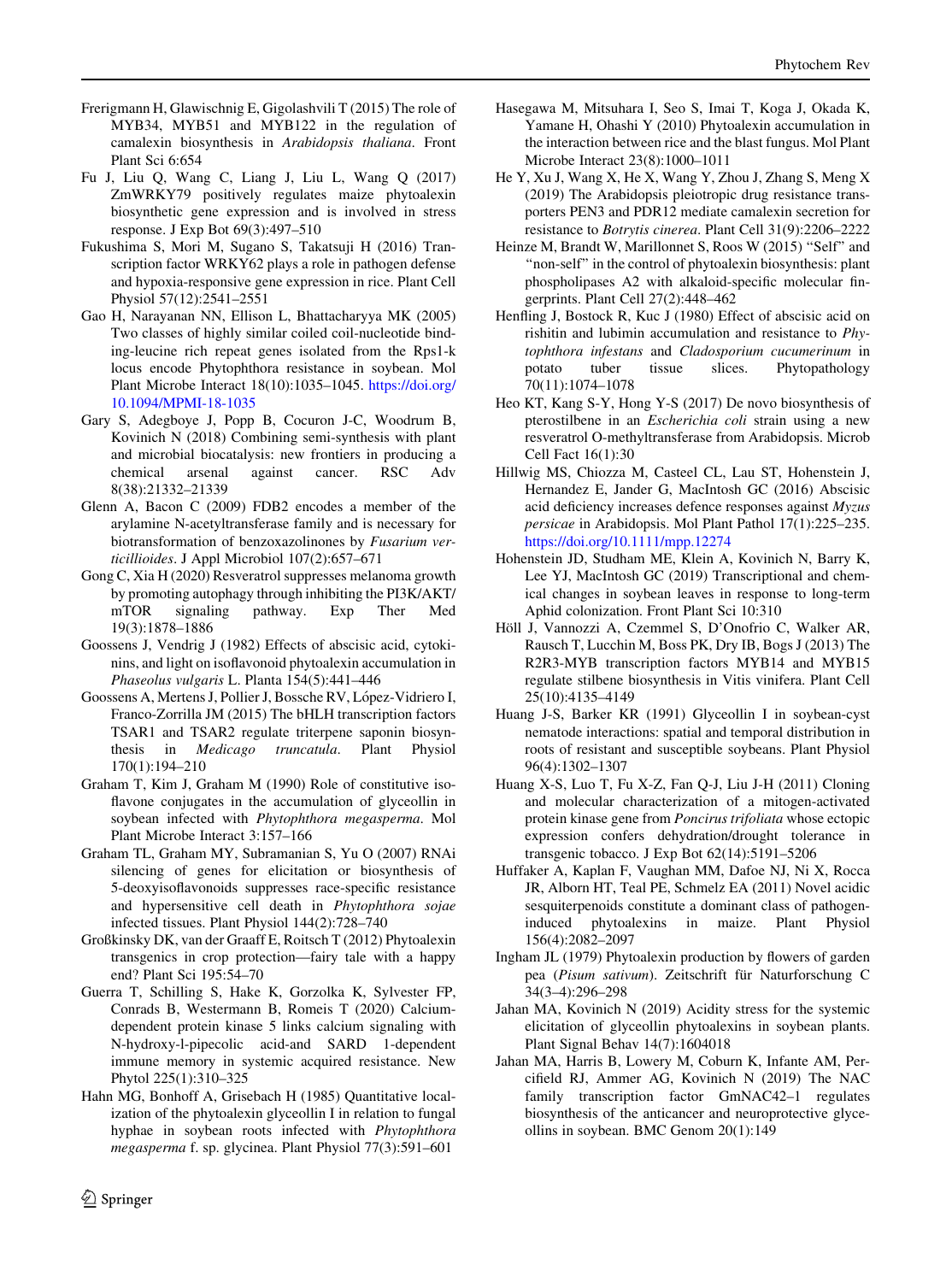- <span id="page-18-0"></span>Jahan MA, Harris B, Lowery M, Infante AM, Percifield RJ, Kovinich N (2020) Glyceollin transcription factor GmMYB29A2 regulates soybean resistance to Phytophthora sojae. Plant Physiol. [https://doi.org/10.1104/pp.19.](https://doi.org/10.1104/pp.19.01293) [01293](https://doi.org/10.1104/pp.19.01293)
- Jeandet P, Delaunois B, Conreux A, Donnez D, Nuzzo V, Cordelier S, Clément C, Courot E (2010) Biosynthesis, metabolism, molecular engineering, and biological functions of stilbene phytoalexins in plants. BioFactors 36(5):331–341
- Jeandet P, Clément C, Courot E, Cordelier S (2013) Modulation of phytoalexin biosynthesis in engineered plants for disease resistance. Int J Mol Sci 14(7):14136–14170
- Jeandet P, Hébrard C, Deville M-A, Cordelier S, Dorey S, Aziz A, Crouzet J (2014) Deciphering the role of phytoalexins in plant-microorganism interactions and human health. Molecules 19(11):18033–18056
- Jeandet P, Clément C, Cordelier S (2019a) Regulation of resveratrol biosynthesis in grapevine: new approaches for disease resistance? J Exp Bot 70(2):375–378
- Jeandet P, Sobarzo-Sánchez E, Silva AS, Clément C, Nabavi SF, Battino M, Rasekhian M, Belwal T, Habtemariam S, Koffas M (2019b) Whole-cell biocatalytic, enzymatic and green chemistry methods for the production of resveratrol and its derivatives. Biotechnol Adv 39:107461
- Jiang C-J, Shimono M, Sugano S, Kojima M, Yazawa K, Yoshida R, Inoue H, Hayashi N, Sakakibara H, Takatsuji H (2010) Abscisic acid interacts antagonistically with salicylic acid signaling pathway in rice-magnaporthe grisea interaction. Mol Plant Microbe Interact 23(6):791–798. <https://doi.org/10.1094/mpmi-23-6-0791>
- Jiang J, Ma S, Ye N, Jiang M, Cao J, Zhang J (2017) WRKY transcription factors in plant responses to stresses. J Integr Plant Biol 59(2):86–101
- Jiang J, Xi H, Dai Z, Lecourieux F, Yuan L, Liu X, Patra B, Wei Y, Li S, Wang L (2018) VvWRKY8 represses stilbene synthase genes through direct interaction with VvMYB14 to control resveratrol biosynthesis in grapevine. J Exp Bot 70(2):715–729
- Jones JD, Dangl JL (2006) The plant immune system. Nature 444(7117):323–329. <https://doi.org/10.1038/nature05286>
- Katsumata S, Hamana K, Horie K, Toshima H, Hasegawa M (2017) Identification of sternbin and naringenin as detoxified metabolites from the rice flavanone phytoalexin sakuranetin by Pyricularia oryzae. Chem Biodivers 14(2):e1600240
- Kerchev PI, Karpinska B, Morris JA, Hussain A, Verrall SR, Hedley PE, Fenton B, Foyer CH, Hancock RD (2013) Vitamin C and the abscisic acid-insensitive 4 transcription factor are important determinants of aphid resistance in Arabidopsis. Antioxid Redox Signal 18(16):2091–2105. <https://doi.org/10.1089/ars.2012.5097>
- Kettle AJ, Batley J, Benfield AH, Manners JM, Kazan K, Gardiner DM (2015) Degradation of the benzoxazolinone class of phytoalexins is important for virulence of Fusarium pseudograminearum towards wheat. Mol Plant Pathol 16(9):946–962
- Khupse RS, Sarver JG, Trendel JA, Bearss NR, Reese MD, Wiese TE, Boue SM, Burow ME, Cleveland TE, Bhatnagar D, Erhardt PW (2011) Biomimetic syntheses and antiproliferative activities of racemic, natural  $(-)$ , and unnnatural

(?) glyceollin I. J Med Chem 54(10):3506–3523. [https://](https://doi.org/10.1021/jm101619e) [doi.org/10.1021/jm101619e](https://doi.org/10.1021/jm101619e)

- Kiselev KV (2011) Perspectives for production and application of resveratrol. Appl Microbiol Biotechnol 90(2):417–425
- Kishi-Kaboshi M, Takahashi A, Hirochika H (2010) MAMPresponsive MAPK cascades regulate phytoalexin biosynthesis. Plant Signal Behav 5(12):1653–1656
- Koga J, Shimura M, Oshima K, Ogawa N, Yamauchi T, Ogasawara N (1995) Phytocassanes A, B, C and D, novel diterpene phytoalexins from rice, Oryza sativa L. Tetrahedron 51(29):7907–7918
- Koga H, Dohi K, Mori M (2004) Abscisic acid and low temperatures suppress the whole plant-specific resistance reaction of rice plants to the infection of Magnaporthe grisea. Physiol Mol Plant Pathol 65(1):3–9
- Kuc J (1995) Phytoalexins, stress metabolism, and disease resistance in plants. Annu Rev Phytopathol 33(1):275–297
- Kunze G, Zipfel C, Robatzek S, Niehaus K, Boller T, Felix G (2004) The N terminus of bacterial elongation factor Tu elicits innate immunity in Arabidopsis plants. Plant Cell 16(12):3496–3507
- Kusajima M, Yasuda M, Kawashima A, Nojiri H, Yamane H, Nakajima M, Akutsu K, Nakashita H (2010) Suppressive effect of abscisic acid on systemic acquired resistance in tobacco plants. J Gen Plant Pathol 76(2):161–167. [https://](https://doi.org/10.1007/s10327-010-0218-5) [doi.org/10.1007/s10327-010-0218-5](https://doi.org/10.1007/s10327-010-0218-5)
- Lamb CJ, Ryals JA, Ward ER, Dixon RA (1992) Emerging strategies for enhancing crop resistance to microbial pathogens. Nat Biotechnol 10(11):1436–1445
- Lee SH, Jee JG, Bae JS, Liu KH, Lee YM (2015) A group of novel HIF-1 $\alpha$  inhibitors, glyceollins, blocks HIF-1 $\alpha$  synthesis and decreases its stability via inhibition of the PI3K/ AKT/mTOR pathway and Hsp90 binding. J Cell Physiol 230(4):853–862
- Lee EJ, Jiménez Z, Seo K-H, Nam GB, Kang Y-G, Lee TR, Kim D, Yang DC (2020) Mass production of coumestrol from soybean (Glycine max) adventitious roots through bioreactor: effect on collagen production. Plant Biotechnol Rep 14(1):99–110
- Li D, Chung K-R, Smith DA, Schardl CL (1995) The Fusarium solani gene encoding kievitone hydratase, a secreted enzyme that catalyzes detoxification of a bean phytoalexin. MPMI-Mol Plant Microbe Interact 8(3):388–397
- Li G, Meng X, Wang R, Mao G, Han L, Liu Y, Zhang S (2012) Dual-level regulation of ACC synthase activity by MPK3/ MPK6 cascade and its downstream WRKY transcription factor during ethylene induction in Arabidopsis. PLoS Genet 8(6):e1002767
- Lin F, Zhao M, Baumann DD, Ping J, Sun L, Liu Y, Zhang B, Tang Z, Hughes E, Doerge RW (2014) Molecular response to the pathogen Phytophthora sojae among ten soybean near isogenic lines revealed by comparative transcriptomics. BMC Genom 15(1):18
- Lindemose S, Jensen MK, de Velde JV, O'Shea C, Heyndrickx KS, Workman CT, Vandepoele K, Skriver K, Masi FD (2014) A DNA-binding-site landscape and regulatory network analysis for NAC transcription factors in Arabidopsis thaliana. Nucleic Acids Res 42(12):7681–7693
- Liu S, Norris DM, Hartwig EE, Xu M (1992) Inducible phytoalexins in juvenile soybean genotypes predict soybean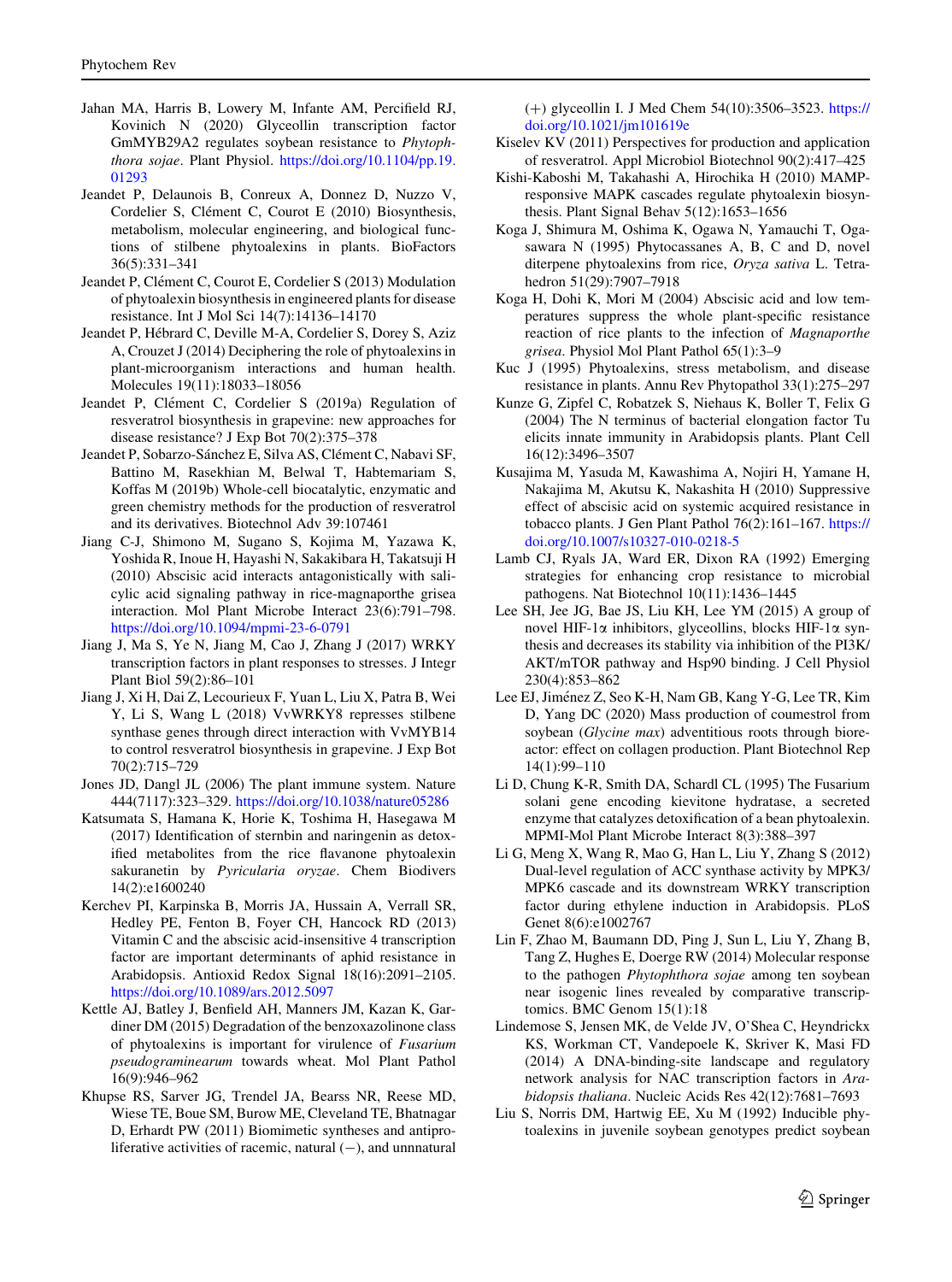<span id="page-19-0"></span>looper resistance in the fully developed plants. Plant Physiol 100(3):1479–1485

- Lu KT, Chiou RY, Chen LG, Chen MH, Tseng WT, Hsieh HT, Yang YL (2006) Neuroprotective effects of resveratrol on cerebral ischemia-induced neuron loss mediated by free radical scavenging and cerebral blood flow elevation. J Agric Food Chem 54(8):3126–3131
- Luniwal A, Khupse R, Reese M, Liu J, El-Dakdouki M, Malik N, Fang L, Erhardt P (2011) Multigram synthesis of glyceollin I. Org Process Res Dev 15(5):1149–1162
- Luo Y, Bai R, Li J, Yang W, Li R, Wang Q, Zhao G, Duan D (2019) The transcription factor MYB15 is essential for basal immunity (PTI) in Chinese wild grape. Planta 249(6):1889–1902
- Luo Y, Wang Q, Bai R, Li R, Chen L, Xu Y, Zhang M, Duan D (2020) The effect of transcription factor MYB14 on defense mechanisms in Vitis quinquangularis-Pingyi. Int J Mol Sci 21(3):706
- Lygin AV, Hill CB, Zernova OV, Crull L, Widholm JM, Hartman GL, Lozovaya VV (2010) Response of soybean pathogens to glyceollin. Phytopathology 100(9):897–903. <https://doi.org/10.1094/PHYTO-100-9-0897>
- Lygin AV, Zernova OV, Hill CB, Kholina NA, Widholm JM, Hartman GL, Lozovaya VV (2013) Glyceollin is an important component of soybean plant defense against Phytophthora sojae and Macrophomina phaseolina. Phytopathology 103(10):984–994
- Malik N, Zhang Z, Erhardt P (2015) Total synthesis of  $(\pm)$ glyceollin II and a dihydro derivative. J Nat Prod 78(12):2940–2947
- Mao G, Meng X, Liu Y, Zheng Z, Chen Z, Zhang S (2011) Phosphorylation of a WRKY transcription factor by two pathogen-responsive MAPKs drives phytoalexin biosynthesis in Arabidopsis. Plant Cell 23(4):1639–1653
- Mauch-Mani B, Mauch F (2005) The role of abscisic acid in plant–pathogen interactions. Curr Opin Plant Biol 8(4):409–414
- McDonald KL, Cahill DM (1999) Influence of abscisic acid and the abscisic acid biosynthesis inhibitor, norflurazon, on interactions between Phytophthora sojae and soybean (Glycine max). Eur J Plant Pathol 105(7):651–658
- Mead MN (2007) Women's health: mining for glyceollins. Environ Health Perspect 115(4):A189
- Meng X, Zhang S (2013) MAPK cascades in plant disease resistance signaling. Annu Rev Phytopathol 51:245–266
- Mewis I, Khan MA, Glawischnig E, Schreiner M, Ulrichs C (2012) Water stress and aphid feeding differentially influence metabolite composition in Arabidopsis thaliana (L.). PLoS ONE 7(11):e48661
- Mialoundama AS, Heintz D, Debayle D, Rahier A, Camara B, Bouvier F (2009) Abscisic acid negatively regulates elicitor-induced synthesis of capsidiol in wild tobacco. Plant Physiol 150(3):1556–1566
- Mine A, Berens ML, Nobori T, Anver S, Fukumoto K, Winkelmüller TM, Takeda A, Becker D, Tsuda K (2017) Pathogen exploitation of an abscisic acid-and jasmonateinducible MAPK phosphatase and its interception by Arabidopsis immunity. Proc Natl Acad Sci 114(28):7456–7461
- Mohr PG, Cahill DM (2001) Relative roles of glyceollin, lignin and the hypersensitive response and the influence of ABA

in compatible and incompatible interactions of soybeans with Phytophthora sojae. Physiol Mol Plant Pathol 58(1):31–41

- Mohr PG, Cahill DM (2003) Abscisic acid influences the susceptibility of Arabidopsis thaliana to Pseudomonas syringae pv. tomato and Peronospora parasitica. Funct Plant Biol 30(4):461–469
- Moy P, Qutob D, Chapman BP, Atkinson I, Gijzen M (2004) Patterns of gene expression upon infection of soybean plants by Phytophthora sojae. Mol Plant Microbe Interact 17(10):1051–1062
- Mueller KO, Börger H (1939) Experimentelle Untersuchungen über die Phytophthora-Resistenz der Kartoffel
- Müller K (1940) Experimentelle untcrsuchungcn uber die Phytophthora-resistem der kartoffel. Reichsasnstalt Landw Forstw Berlin Arb Biol 23:189–231
- Müller KO, Meyer G, Klinkowski M (1939) Physiologischgenetische Untersuchungen über die Resistenz der Kartoffel gegenüber Phytophthora infestans. Naturwissenschaften 27(46):765–768
- Nahar K, Kyndt T, Nzogela YB, Gheysen G (2012) Abscisic acid interacts antagonistically with classical defense pathways in rice-migratory nematode interaction. New Phytol 196(3):901–913. [https://doi.org/10.1111/j.1469-](https://doi.org/10.1111/j.1469-8137.2012.04310.x) [8137.2012.04310.x](https://doi.org/10.1111/j.1469-8137.2012.04310.x)
- Nawaz W, Zhou Z, Deng S, Ma X, Ma X, Li C, Shu X (2017) Therapeutic versatility of resveratrol derivatives. Nutrients 9(11):1188
- Nawrath C, Metraux J-P (1999) Salicylic acid induction-deficient mutants of Arabidopsis express PR-2 and PR-5 and accumulate high levels of camalexin after pathogen inoculation. Plant Cell 11(8):1393–1404
- Ogawa S, Miyamoto K, Nemoto K, Sawasaki T, Yamane H, Nojiri H, Okada K (2017) OsMYC2, an essential factor for JA-inductive sakuranetin production in rice, interacts with MYC2-like proteins that enhance its transactivation ability. Sci Rep 7(1):1–11
- Ohnishi M, Morishita H, Iwahashi H, Toda S, Shirataki Y, Kimura M, Kido R (1994) Inhibitory effects of chlorogenic acids on linoleic acid peroxidation and haemolysis. Phytochemistry 36(3):579–583
- Okada A, Okada K, Miyamoto K, Koga J, Shibuya N, Nojiri H, Yamane H (2009) OsTGAP1, a bZIP transcription factor, coordinately regulates the inductive production of diterpenoid phytoalexins in rice. J Biol Chem 284(39):26510–26518
- Pan M-H, Chiou Y-S, Chen W-J, Wang J-M, Badmaev V, Ho C-T (2009) Pterostilbene inhibited tumor invasion via suppressing multiple signal transduction pathways in human hepatocellular carcinoma cells. Carcinogenesis 30(7):1234–1242
- Park S, da Kim S, Kim JH, Kim JS, Kim HJ (2012) Glyceollincontaining fermented soybeans improve glucose homeostasis in diabetic mice. Nutrition 28(2):204–211. [https://](https://doi.org/10.1016/j.nut.2011.05.016) [doi.org/10.1016/j.nut.2011.05.016](https://doi.org/10.1016/j.nut.2011.05.016)
- Pastorczyk M, Kosaka A, Piślewska-Bednarek M, López G, Frerigmann H, Kułak K, Glawischnig E, Molina A, Takano Y, Bednarek P (2020) The role of CYP 71A12 monooxygenase in pathogen-triggered tryptophan metabolism and Arabidopsis immunity. New Phytol 225(1):400–412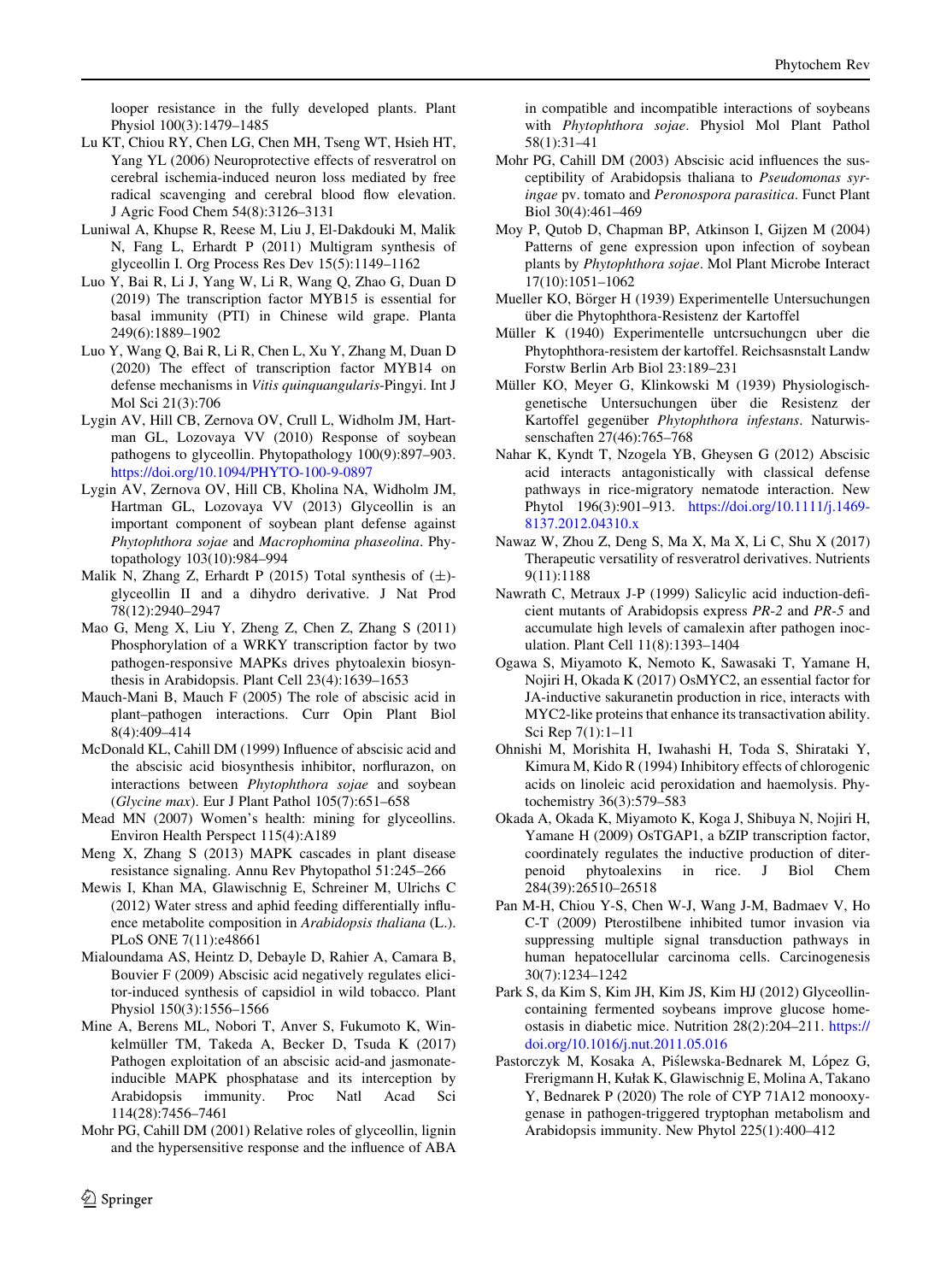- <span id="page-20-0"></span>Pedras MSC, Abdoli A (2017) Pathogen inactivation of cruciferous phytoalexins: detoxification reactions, enzymes and inhibitors. RSC Advances 7(38):23633–23646
- Pedras MSC, Ahiahonu PW (2002) Probing the phytopathogenic stem rot fungus with phytoalexins and analogues: unprecedented glucosylation of camalexin and 6-methoxycamalexin. Bioorg Med Chem 10(10):3307–3312
- Pedras MSC, Ahiahonu PW (2005) Metabolism and detoxification of phytoalexins and analogs by phytopathogenic fungi. Phytochemistry 66(4):391–411
- Pedras MSC, Khan AQ (2000) Biotransformation of the phytoalexin camalexin by the phytopathogen Rhizoctonia solani. Phytochemistry 53(1):59–69
- Pedras MSC, Thapa C (2020) Unveiling fungal detoxification pathways of the cruciferous phytoalexin rapalexin A: sequential L-cysteine conjugation, acetylation and oxidative cyclization mediated by Colletotrichum spp. Phytochemistry 169:112188
- Pedras M, Jha M, Ahiahonu P (2003) The synthesis and biosynthesis of phytoalexins produced by cruciferous plants. Curr Org Chem 7(16):1635–1647
- Pedras MSC, Yaya EE, Glawischnig E (2011) The phytoalexins from cultivated and wild crucifers: chemistry and biology. Nat Product Rep 28(8):1381–1405
- Pham TH, Lecomte S, Efstathiou T, Ferriere F, Pakdel F (2019) An update on the effects of glyceollins on human health: possible anticancer effects and underlying mechanisms. Nutrients 11(1):79
- Pilatova M, Ivanova L, Kutschy P, Varinska L, Saxunova L, Repovska M, Sarissky M, Seliga R, Mirossay L, Mojzis J (2013) In vitro toxicity of camalexin derivatives in human cancer and non-cancer cells. Toxicol In Vitro 27(2):939–944
- Poloni A, Schirawski J (2014) Red card for pathogens: phytoalexins in sorghum and maize. Molecules 19(7):9114–9133
- Puranik S, Sahu PP, Srivastava PS, Prasad M (2012) NAC proteins: regulation and role in stress tolerance. Trends Plant Sci 17(6):369–381
- Qiu JL, Fiil BK, Petersen K, Nielsen HB, Botanga CJ, Thorgrimsen S, Palma K, Suarez-Rodriguez MC, Sandbech-Clausen S, Lichota J (2008) Arabidopsis MAP kinase 4 regulates gene expression through transcription factor release in the nucleus. The EMBO J 27(16):2214–2221
- Rajniak J, Barco B, Clay NK, Sattely ES (2015) A new cyanogenic metabolite in Arabidopsis required for inducible pathogen defence. Nature 525(7569):376–379
- Ren D, Liu Y, Yang K-Y, Han L, Mao G, Glazebrook J, Zhang S (2008) A fungal-responsive MAPK cascade regulates phytoalexin biosynthesis in Arabidopsis. Proc Natl Acad Sci 105(14):5638–5643
- Rhodes LV, Tilghman SL, Boue SM, Wang S, Khalili H, Muir SE, Bratton MR, Zhang Q, Wang G, Burow ME (2012) Glyceollins as novel targeted therapeutic for the treatment of triple-negative breast cancer. Oncol Lett 3(1):163–171
- Roetschi A, Si-Ammour A, Belbahri L, Mauch F, Mauch-Mani B (2001) Characterization of an Arabidopsis–Phytophthora pathosystem: resistance requires a functional PAD2 gene and is independent of salicylic acid, ethylene and jasmonic acid signalling. Plant J 28(3):293–305
- Rowe HC, Walley JW, Corwin J, Chan EK-F, Dehesh K, Kliebenstein DJ (2010) Deficiencies in jasmonate-mediated plant defense reveal quantitative variation in Botrytis cinerea pathogenesis. PLoS Pathog 6(4):e1000861
- Rushton PJ, Torres JT, Parniske M, Wernert P, Hahlbrock K, Somssich I (1996) Interaction of elicitor-induced DNAbinding proteins with elicitor response elements in the promoters of parsley PR1 genes. EMBO J 15(20):5690–5700
- Saga H, Ogawa T, Kai K, Suzuki H, Ogata Y, Sakurai N, Shibata D, Ohta D (2012) Identification and characterization of ANAC042, a transcription factor family gene involved in the regulation of camalexin biosynthesis in Arabidopsis. Mol Plant Microbe Interact 25(5):684–696
- Salvo VA, Boue SM, Fonseca JP, Elliott S, Corbitt C, Collins-Burow BM, Curiel TJ, Srivastav SK, Shih BY, Carter-Wientjes C, Wood CE, Erhardt PW, Beckman BS, McLachlan JA, Cleveland TE, Burow ME (2006) Antiestrogenic glyceollins suppress human breast and ovarian carcinoma tumorigenesis. Clin Cancer Res 12(23):7159–7164. [https://doi.org/10.1158/1078-0432.](https://doi.org/10.1158/1078-0432.CCR-06-1426) [CCR-06-1426](https://doi.org/10.1158/1078-0432.CCR-06-1426)
- Sbaghi M, Jeandet P, Bessis R, Leroux P (1996) Degradation of stilbene-type phytoalexins in relation to the pathogenicity of Botrytis cinerea to grapevines. Plant Pathol 45(1):139–144
- Schmelz EA, Huffaker A, Sims JW, Christensen SA, Lu X, Okada K, Peters RJ (2014) Biosynthesis, elicitation and roles of monocot terpenoid phytoalexins. Plant J 79(4):659–678
- Schmidt K, Pflugmacher M, Klages S, Maeser A, Mock A, Stahl DJ (2008) Accumulation of the hormone abscisic acid (ABA) at the infection site of the fungus Cercospora beticola supports the role of ABA as a repressor of plant defence in sugar beet. Mol Plant Pathol 9(5):661–673
- Schmidt A, Mächtel R, Ammon A, Engelsdorf T, Schmitz J, Maurino VG, Voll LM (2020) Reactive oxygen species dosage in Arabidopsis chloroplasts can improve resistance towards Colletotrichum higginsianum by the induction of WRKY33. New Phytol 226(1):189–204
- Sen S (2017) Role of Phytoalexins in Plant-Microbe Interactions and Human Health. Int J Sci Res Manag 5(7):6215–6225
- Seo J, Kim B, Oh J, Kim J-S (2018) Soybean-derived phytoalexins improve cognitive function through activation of Nrf2/HO-1 signaling pathway. Int J Mol Sci 19(1):268
- Shahnejat-Bushehri S, Tarkowska D, Sakuraba Y, Balazadeh S (2016) Arabidopsis NAC transcription factor JUB1 regulates GA/BR metabolism and signalling. Nat Plants 2:16013
- Shukla Y, Singh R (2011) Resveratrol and cellular mechanisms of cancer prevention. Ann N Y Acad Sci 1215(1):1–8
- Simons R, Vincken JP, Roidos N, Bovee TFH, van Iersel M, Verbruggen MA, Gruppen H (2011) Increasing soy isoflavonoid content and diversity by simultaneous malting and challenging by a fungus to modulate estrogenicity. J Agric Food Chem 59(12):6748–6758. [https://doi.org/10.](https://doi.org/10.1021/jf2010707) [1021/jf2010707](https://doi.org/10.1021/jf2010707)
- Smith B, Randle D, Mezencev R, Thomas L, Hinton C, Odero-Marah V (2014) Camalexin-induced apoptosis in prostate cancer cells involves alterations of expression and activity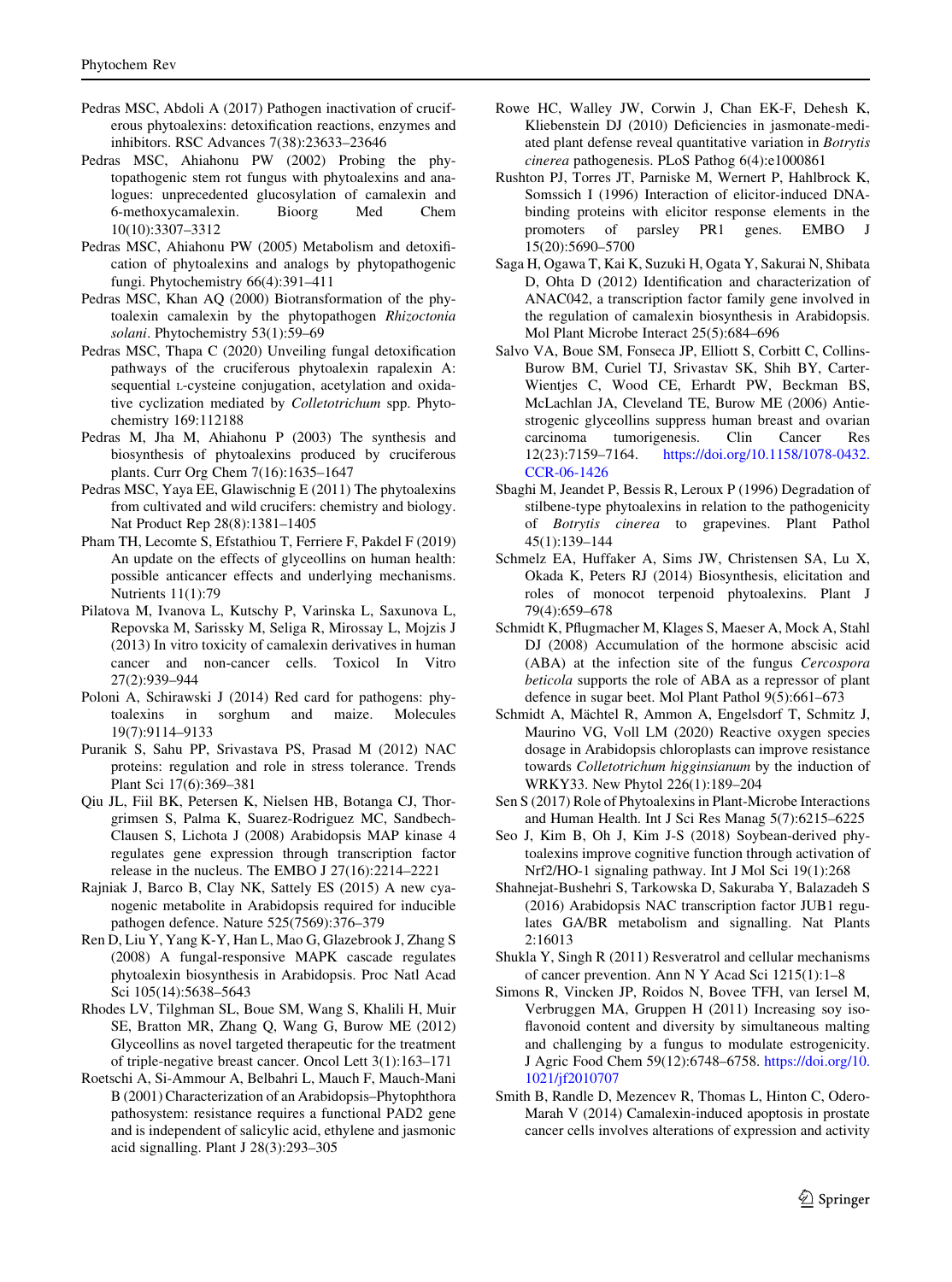<span id="page-21-0"></span>of lysosomal protease cathepsin D. Molecules 19(4):3988–4005

- Song H, Sun W, Yang G, Sun J (2018) WRKY transcription factors in legumes. BMC Plant Biol 18(1):243
- Stäb MR, Ebel J (1987) Effects of Ca2+ on phytoalexin induction by fungal elicitor in soybean cells. Arch Biochem Biophys 257(2):416–423
- Stahl E, Bellwon P, Huber S, Schlaeppi K, Bernsdorff F, Vallat-Michel A, Mauch F, Zeier J (2016) Regulatory and functional aspects of indolic metabolism in plant systemic acquired resistance. Mol Plant 9(5):662–681
- Strange R, Ingham J, Cole D, Cavill M, Edwards C, Cooksey C, Garrattd P (1985) Isolation of the phytoalexin medicarpin from leaflets of Arachis hypogaea and related species of the tribe Aeschynomeneae. Zeitschrift für Naturforschung C 40(5–6):313–316
- Suh N, Paul S, Hao X, Simi B, Xiao H, Rimando AM, Reddy BS (2007) Pterostilbene, an active constituent of blueberries, suppresses aberrant crypt foci formation in the azoxymethane-induced colon carcinogenesis model in rats. Clin Cancer Res 13(1):350–355
- Sun P-W, Xu Y-H, Yu C-C, Lv F-F, Tang X-L, Gao Z-H, Zhang Z, Wang H, Liu Y, Wei J-H (2020) WRKY44 represses expression of the wound-induced sesquiterpene biosynthetic gene ASS1 in Aquilaria sinensis. J Exp Bot 71(3):1128–1138
- Takahashi H, Kanayama Y, Zheng MS, Kusano T, Hase S, Ikegami M, Shah J (2004) Antagonistic interactions between the SA and JA signaling pathways in Arabidopsis modulate expression of defense genes and gene-for-gene resistance to cucumber mosaic virus. Plant Cell Physiol 45(6):803–809
- Thaler JS, Bostock RM (2004) Interactions between abscisicacid-mediated responses and plant resistance to pathogens and insects. Ecology 85(1):48–58. [https://doi.org/10.1890/](https://doi.org/10.1890/02-0710) [02-0710](https://doi.org/10.1890/02-0710)
- Thomma BP, Nelissen I, Eggermont K, Broekaert WF (1999) Deficiency in phytoalexin production causes enhanced susceptibility of Arabidopsis thaliana to the fungus Alternaria brassicicola. Plant J 19(2):163–171
- Tyler BM (2007) Phytophthora sojae: root rot pathogen of soybean and model oomycete. Mol Plant Pathol 8(1):1–8. <https://doi.org/10.1111/j.1364-3703.2006.00373.x>
- Ube N, Harada D, Katsuyama Y, Osaki-Oka K, Tonooka T, Ueno K, Taketa S, Ishihara A (2019) Identification of phenylamide phytoalexins and characterization of inducible phenylamide metabolism in wheat. Phytochemistry 167:112098
- VanEtten H, Matthews P, Mercer E (1983)  $(+)$ -Maackiain and (?)-medicarpin as phytoalexins in Sophora Japonica and identification of the  $(-)$  isomers by biotransformation. Phytochemistry 22(10):2291–2295
- Wang F, Chen Q, Zhang R, Li D, Ling Y, Song R (2019) The anti-phytoalexin gene Bx-cathepsin W supports the survival of Bursaphelenchus xylophilus under Pinus massoniana phytoalexin stress. BMC Genom 20(1):779
- Wanke A, Rovenich H, Schwanke F, Velte S, Becker S, Hehemann JH, Wawra S, Zuccaro A (2020) Plant speciesspecific recognition of long and short  $\beta$ -1, 3-linked glucans is mediated by different receptor systems. Plant J. [https://](https://doi.org/10.1111/tpj.14688) [doi.org/10.1111/tpj.14688](https://doi.org/10.1111/tpj.14688)
- Ward EW, Cahill DM, Bhattacharyya MK (1989) Abscisic acid suppression of phenylalanine ammonia-lyase activity and mRNA, and resistance of soybeans to Phytophthora megasperma f. sp. glycinea. Plant Physiol 91(1):23–27
- Wu A, Allu AD, Garapati P, Siddiqui H, Dortay H, Zanor M-I, Asensi-Fabado MA, Munné-Bosch S, Antonio C, Tohge T (2012) JUNGBRUNNEN1, a reactive oxygen species–responsive NAC transcription factor, regulates longevity in Arabidopsis. Plant Cell 24(2):482–506
- Wu C-H, Derevnina L, Kamoun S (2018) Receptor networks underpin plant immunity. Science 360(6395):1300–1301
- Xu Y-H, Wang J-W, Wang S, Wang J-Y, Chen X-Y (2004) Characterization of GaWRKY1, a cotton transcription factor that regulates the sesquiterpene synthase gene  $(+)$ - $\delta$ cadinene synthase-A. Plant Physiol 135(1):507–515
- Xu J, Audenaert K, Hofte M, Vleesschauwer Dd, Xu J, de Vleesschauwer D (2013a) Abscisic acid promotes susceptibility to the rice leaf blight pathogen Xanthomonas oryzae pv oryzae by suppressing salicylic acid-mediated defenses. PLoS ONE 8(6):e67413–e67413
- Xu Z-Y, Kim SY, Kim DH, Dong T, Park Y, Jin JB, Joo S-H, Kim S-K, Hong JC, Hwang D (2013b) The Arabidopsis NAC transcription factor ANAC096 cooperates with bZIPtype transcription factors in dehydration and osmotic stress responses. Plant Cell 25(11):4708–4724
- Xu W, Dubos C, Lepiniec L (2015) Transcriptional control of flavonoid biosynthesis by MYB–bHLH–WDR complexes. Trends Plant Sci 20(3):176–185
- Yamamura C, Mizutani E, Okada K, Nakagawa H, Fukushima S, Tanaka A, Maeda S, Kamakura T, Yamane H, Takatsuji H (2015) Diterpenoid phytoalexin factor, a bHLH transcription factor, plays a central role in the biosynthesis of diterpenoid phytoalexins in rice. Plant J 84(6):1100–1113
- Yoshida Y, Miyamoto K, Yamane H, Nishizawa Y, Minami E, Nojiri H, Okada K (2017) OsTGAP1 is responsible for JAinducible diterpenoid phytoalexin biosynthesis in rice roots with biological impacts on allelopathic interaction. Physiol Plant 161(4):532–544
- Yoshikawa M, Masago H (1982) Biochemical mechanism of glyceollin accumulation in soybean. Plant infection: the physiological and biochemical basis/edited by Yasuji Asada[et al]
- Yoshikawa M, Yamauchi K, Masago H (1978) Glyceollin: its role in restricting fungal growth in resistant soybean hypocotyls infected with Phytophthora megasperma var. sojae. Physiol Plant Pathol 12(1):73–82
- Zaïdi I, Ebel C, Touzri M, Herzog E, Evrard J-L, Schmit AC, Masmoudi K, Hanin M (2010) TMKP1 is a novel wheat stress responsive MAP kinase phosphatase localized in the nucleus. Plant Mol Biol 73(3):325–338
- Zeilinger S, Gupta VK, Dahms TE, Silva RN, Singh HB, Upadhyay RS, Gomes EV, Tsui CK-M, Nayak SC (2015) Friends or foes? Emerging insights from fungal interactions with plants. FEMS Microbiol Rev 40(2):182–207
- Zhang H, Demirer GS, Zhang H, Ye T, Goh NS, Aditham AJ, Cunningham FJ, Fan C, Landry MP (2019) DNA nanostructures coordinate gene silencing in mature plants. Proc Natl Acad Sci 116(15):7543–7548
- Zhao J, Davis LC, Verpoorte R (2005) Elicitor signal transduction leading to production of plant secondary metabolites. Biotechnol Adv 23(4):283–333